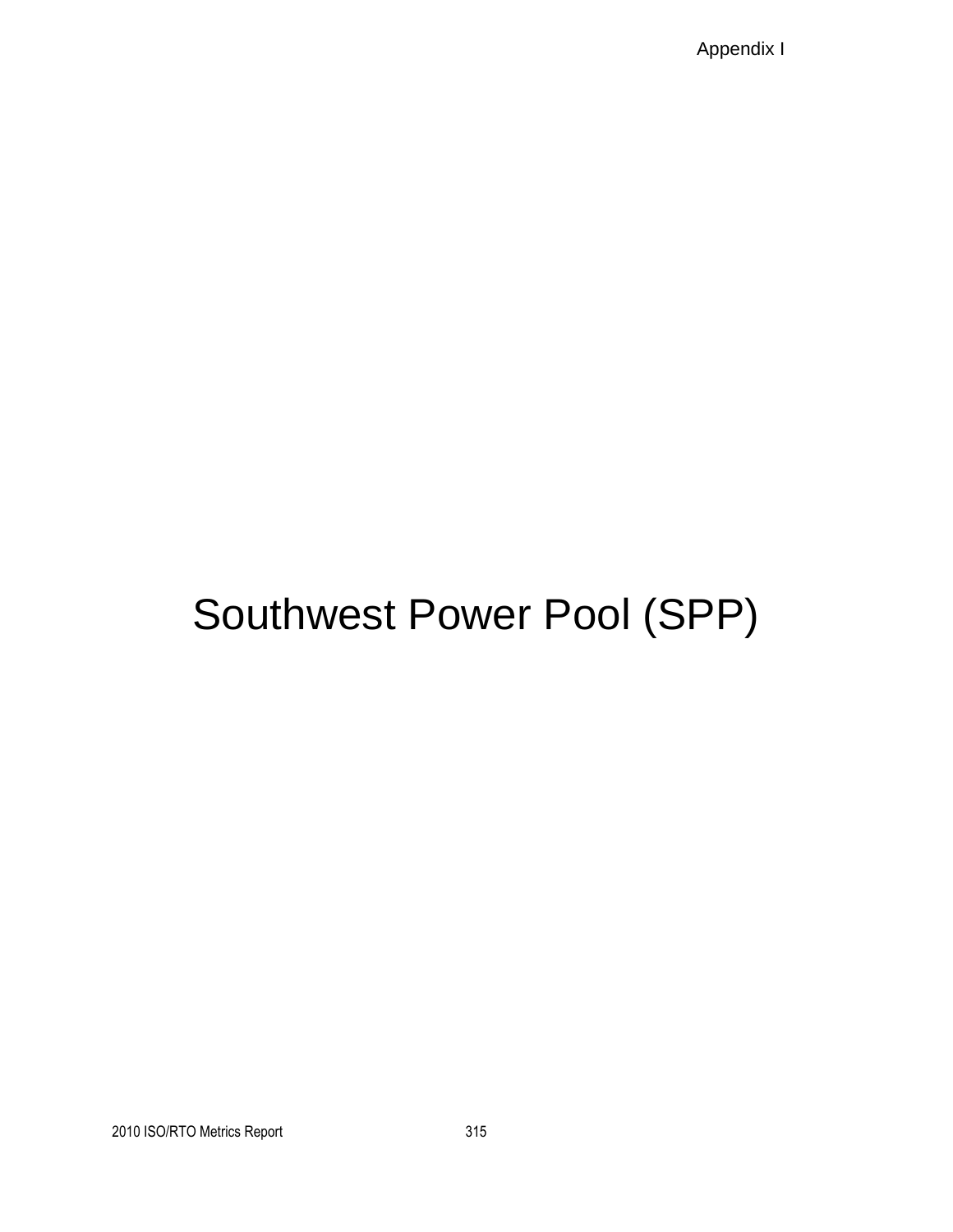## **Section 7 – SPP Performance Metrics and Other Information**

Southwest Power Pool, Inc. (SPP) is a regional transmission organization (RTO) that coordinates the movement of electricity in a nine state region – Arkansas, Kansas, Louisiana, Mississippi, Missouri, Nebraska, New Mexico, Oklahoma and Texas.

Services provided by SPP include:

- **Compliance** The SPP Regional Entity enforces compliance with federal and regional reliability standards for users, owners, and operators of the region's bulk power grid.
- **Market Operations** In the Energy Imbalance Service (EIS) market (implemented February 1, 2007), participants buy and sell wholesale electricity in real-time. If a utility requires more energy than it scheduled, the market provides the utility another option to buy the "extra" energy at real-time prices to make up the difference and meet its demand. Participants can use the EIS market to get the least expensive available energy from other utilities. SPP's 2009 wholesale market transactions totaled \$1.14 billion. SPP is currently planning for future energy markets.
- **Regional Scheduling** SPP ensures that the amount of power sent is coordinated and matched with power received.
- **Reliability Coordination** SPP monitors power flow throughout our footprint and coordinates regional response in emergency situations or blackouts.
- **Tariff Administration** SPP provides "one stop shopping" for use of the region's transmission lines and independently administers an Open Access Transmission Tariff with consistent rates and terms. SPP's 2009 transmission market transactions totaled \$486 million.
- **Training**  SPP offers continuing education for operations personnel at SPP and throughout the region. In 2009, the SPP training program awarded ~17,000 continuing education hours to 444 operators from 30 member organizations.
- **Transmission Expansion Planning**  SPP's planning processes seek to identify system limitations, develop transmission upgrade plans, and track project progress to ensure timely completion of system reinforcements.
- **Contract Services**  SPP provides reliability, tariff administration, and scheduling for non-members on a contract basis.

Southwest Power Pool dates to 1941, when 11 regional power companies joined to keep an Arkansas aluminum factory powered around the clock to meet critical defense needs. After the war, SPP's Executive Committee decided the organization should be retained to maintain electric reliability and coordination.

SPP incorporated as an Arkansas not-profit organization in January 1994. The Federal Energy Regulatory Commission (FERC) approved SPP as a Regional Transmission Organization in 2004 and a Regional Entity in 2007.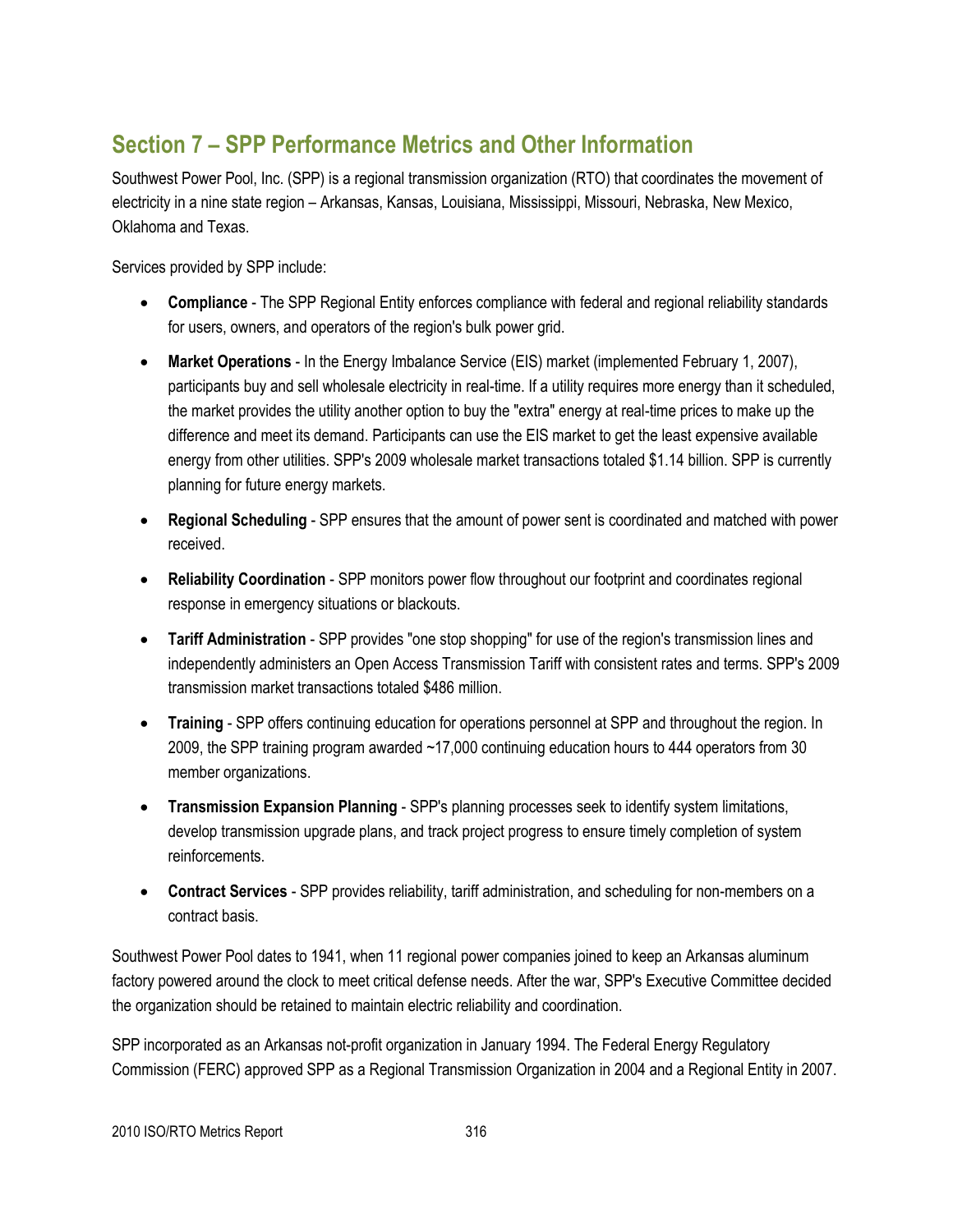## **A. SPP Bulk Power System Reliability**

As of December 31, 2009, SPP has not had any investigations or self-reports or audit findings result in violations of NERC or ERO standards that are public. However, SPP may have potential violations under review arising from circumstances prior to January 1, 2010.

The table below identifies which NERC Functional Model registrations SPP has submitted as effective as of the end of 2009. Additional the Regional Entity for SPP is noted at the end of the table with a link to the website for the specific reliability standards.

| <u>KLIV I alicuollai Model Registration</u> |  |
|---------------------------------------------|--|
| <b>Balancing Authority</b>                  |  |
| Interchange Authority                       |  |
| <b>Planning Authority</b>                   |  |
| <b>Reliability Coordinator</b>              |  |
| Resource Planner                            |  |
| <b>Transmission Operator</b>                |  |
| <b>Transmission Planner</b>                 |  |
| <b>Transmission Service Provider</b>        |  |
|                                             |  |
| <b>Regional Entity</b>                      |  |

#### **NERC Functional Model Registration SPP**

Standards that have been approved by the NERC Board of Trustees are available at: <http://www.nerc.com/page.php?cid=2|20>

Additional standards approved by the SPP Board are available at: <http://www.spp.org/section.asp?pageID=98>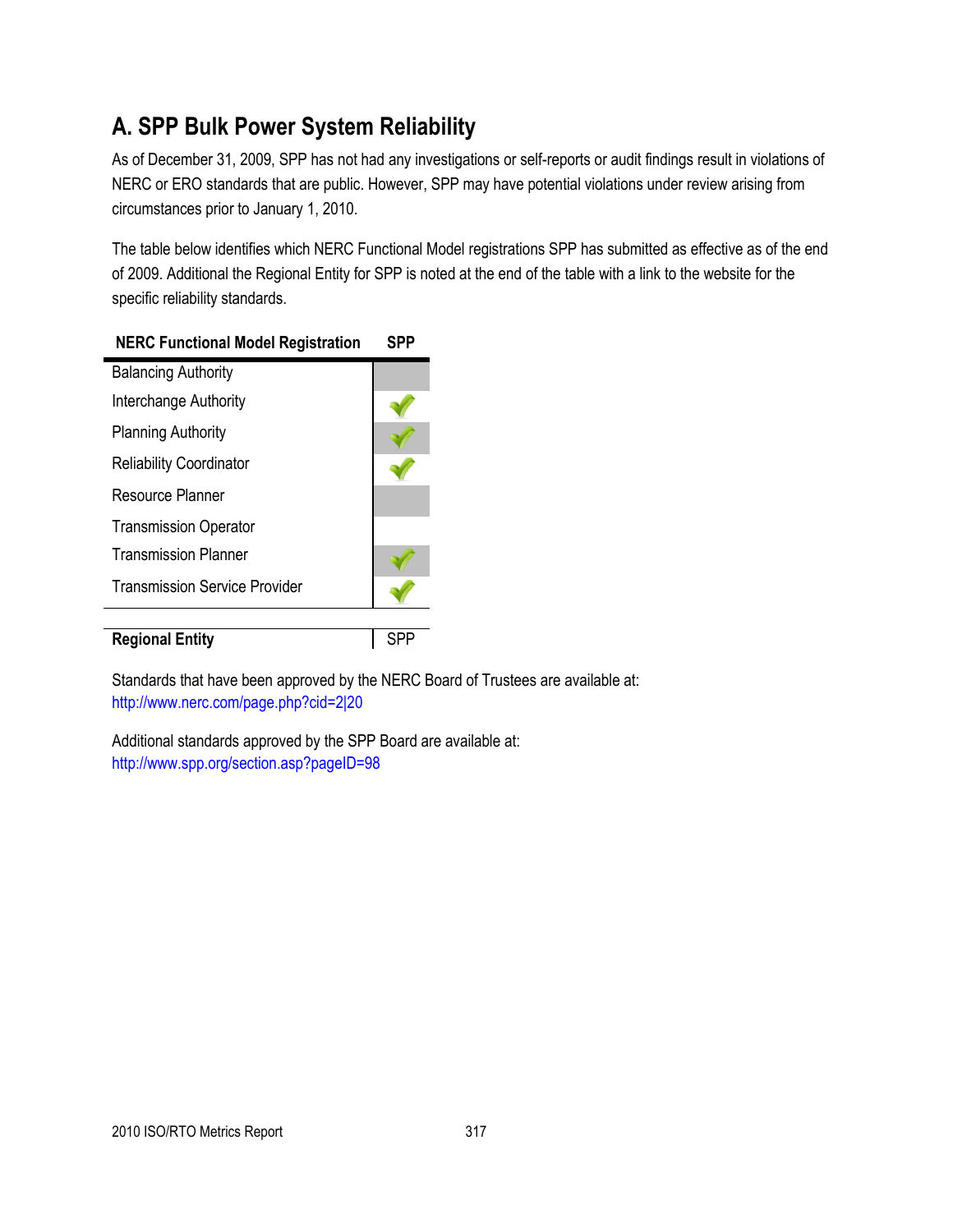## *Dispatch Operations*



**SPP CPS-1 Compliance 2005-2009**

Compliance with CPS-1 requires at least 100% throughout a 12-month period. SPP was in compliance with CPS-1 for each of the calendar years from 2005 through 2009.





**2005 2006 2007 2008 2009**

Compliance with CPS-2 requires 90% for each month in a 12 month period. SPP was in compliance with CPS-2 for each of the calendar years from 2005 to 2009.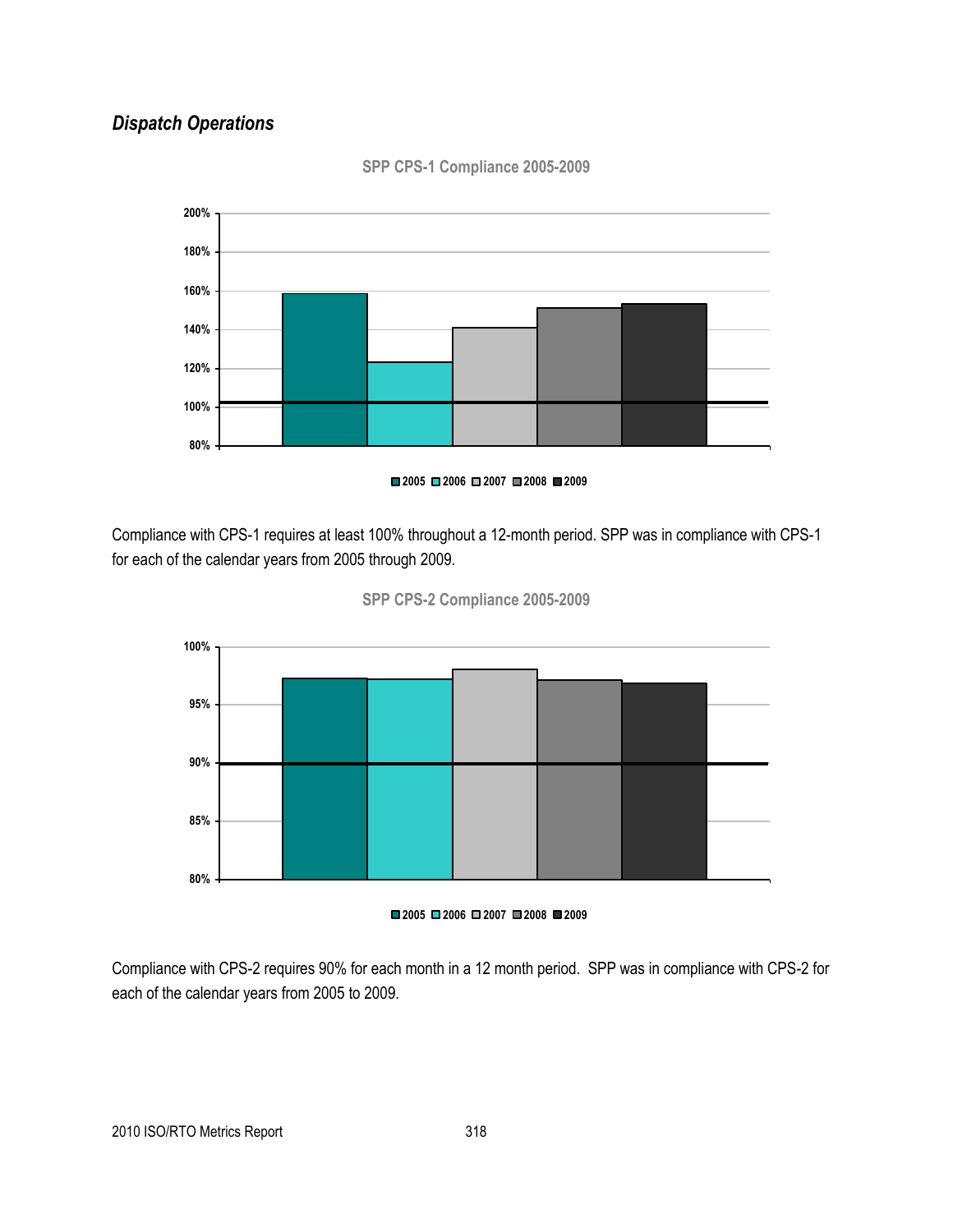

**SPP Transmission Load Relief or Unscheduled Flow Relief Events 2005-2009**

SPP data reflects number of Transmission Load Relief (TLR) events. SPP's TLR events were comprised of primarily level 3 and 4 TLRs with 2%, 5%, 4%, 6% and 5% of level 5 TLRs in 2005 through 2009, respectively. The increase in SPP TLRs reflects an aspect of the Energy Imbalance Services (EIS) Market design. One of the objectives of the EIS Market is to utilize the existing transmission system by providing the most economical energy through the Tariff's Schedule 4 Energy Imbalance Service. The Market System Scheduling & Pricing Dispatch engine increases flow on flowgate interfaces by dispatching more efficient resources up and reducing others down. The SPP Tariff and Market protocols currently require SPP issue a TLR in parallel with congestion management in the Market System. Loading flowgate interfaces provides more economical energy, however when the loading approaches the constraint operating limitation, a TLR must be issued, regardless if schedules/tags/external are in IDC impact the constraint being controlled. The increase in TLRs is a direct correlation to having issued TLR in order to begin the process of having the Market System redispatch around a constraint.





Availability of the Energy Management System (EMS) is key to reliable monitoring of the electric transmission system in SPP. Since the implementation of the Energy Imbalance Service market in February 2007, the SPP EMS has been unavailable less than 0.5% of all hours in each year.

2010 ISO/RTO Metrics Report 319

**<sup>2005</sup> 2006 2007 2008 2009**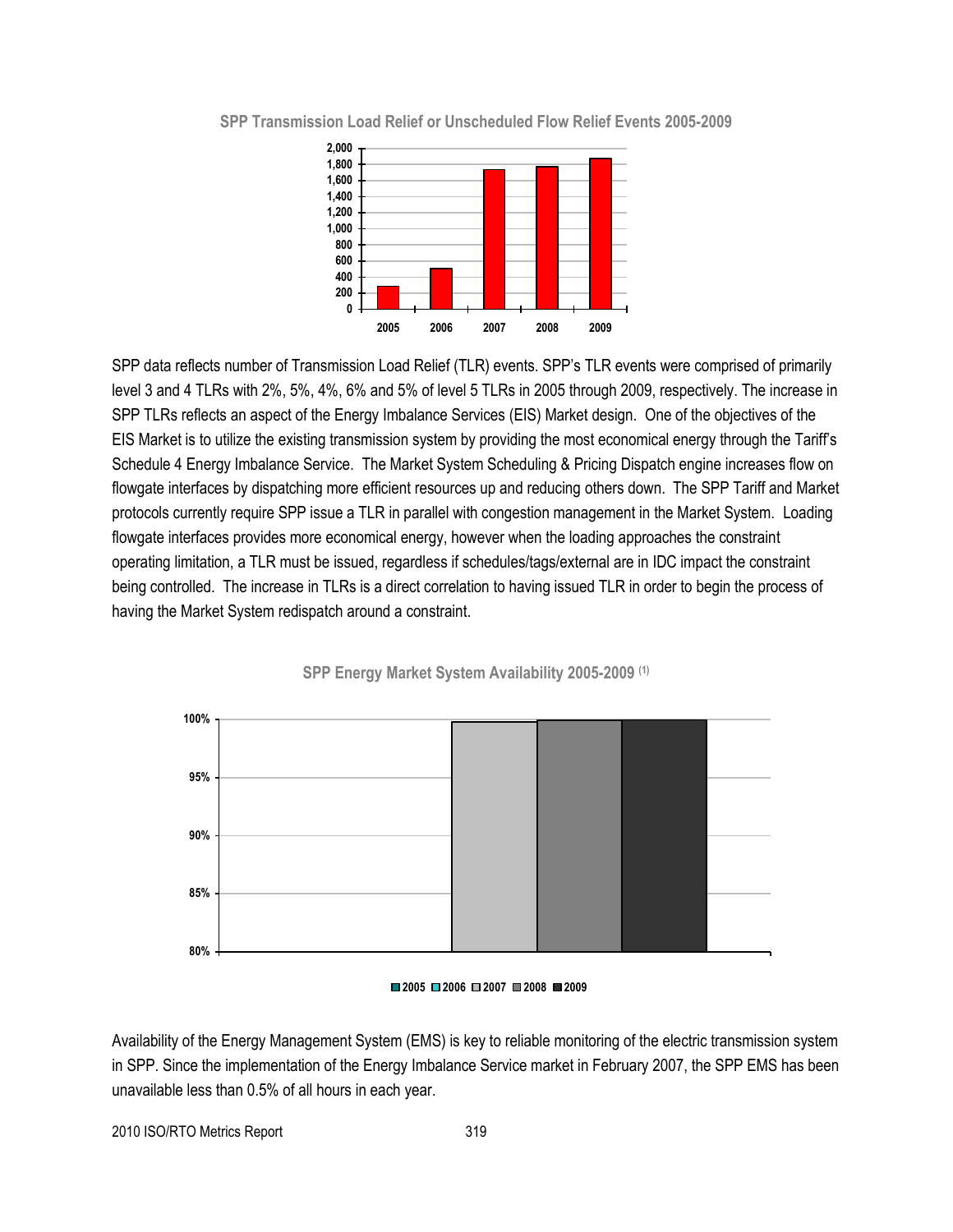## *Load Forecast Accuracy*







*(1) SPP began operation of an Energy Imbalance Service market on February 1, 2007.*



**SPP Peak Load Forecasting Accuracy 2005-2009 (1)**

*(1) SPP began operation of an Energy Imbalance Service market on February 1, 2007.*

2010 ISO/RTO Metrics Report 320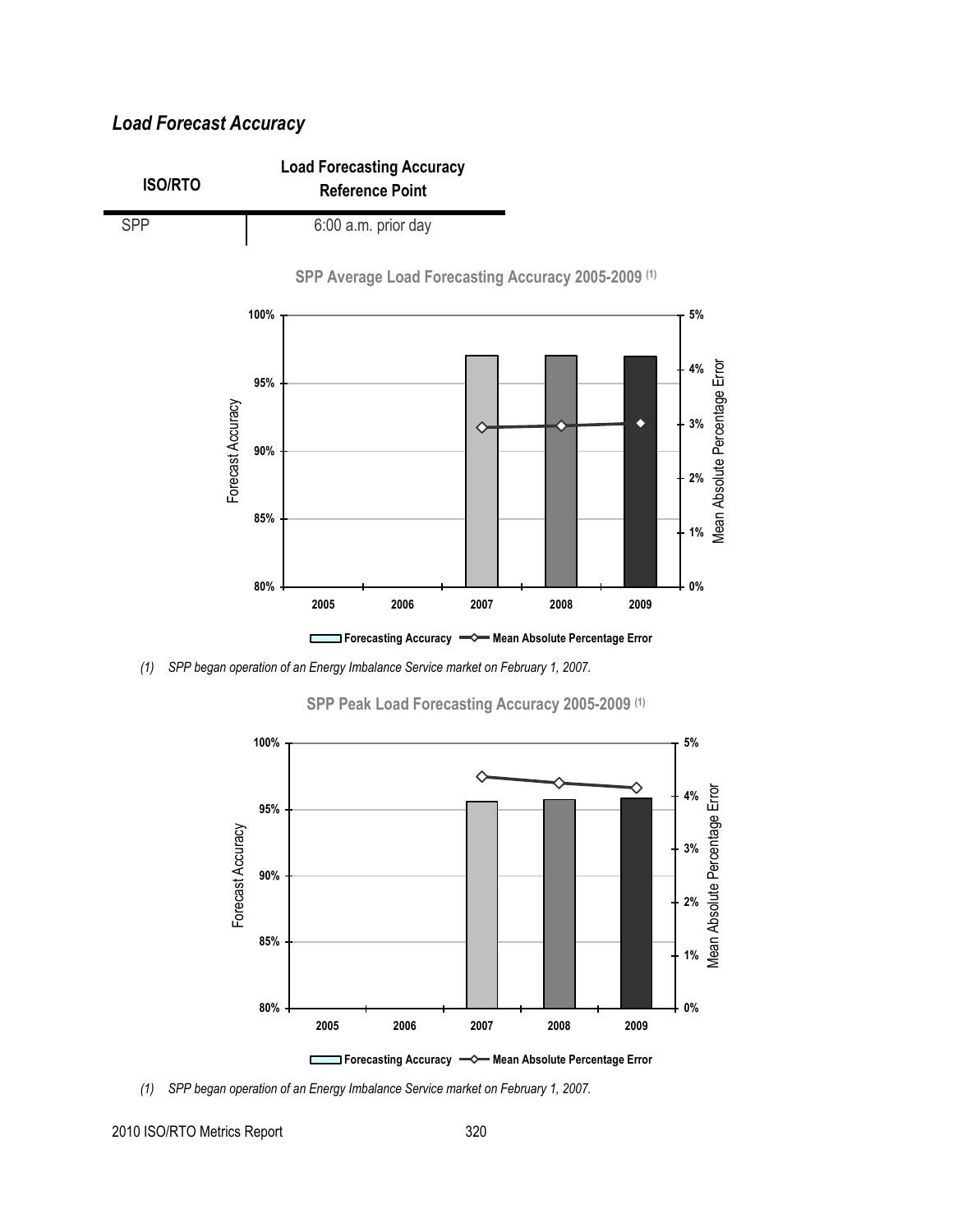

#### **SPP Valley Load Forecasting Accuracy 2005-2009 (1)**

*(1) SPP began operation of an Energy Imbalance Service market on February 1, 2007.*

As stated in the introduction, since SPP does not currently have a day-ahead market, the prior day's medium term load forecast (MTLF) is used as the load forecast accuracy reference point. Since SPP does not have a consolidated Balancing Authority, a forecast is calculated for each of the SPP BAs (15 at the end of 2009). Overall, the average load forecasting accuracy for SPP has been right around 97% for each of the past three years that data is available. Peak and valley forecasts see slightly higher error, which can be attributed to the number of forecasts that are required due to having multiple BAs.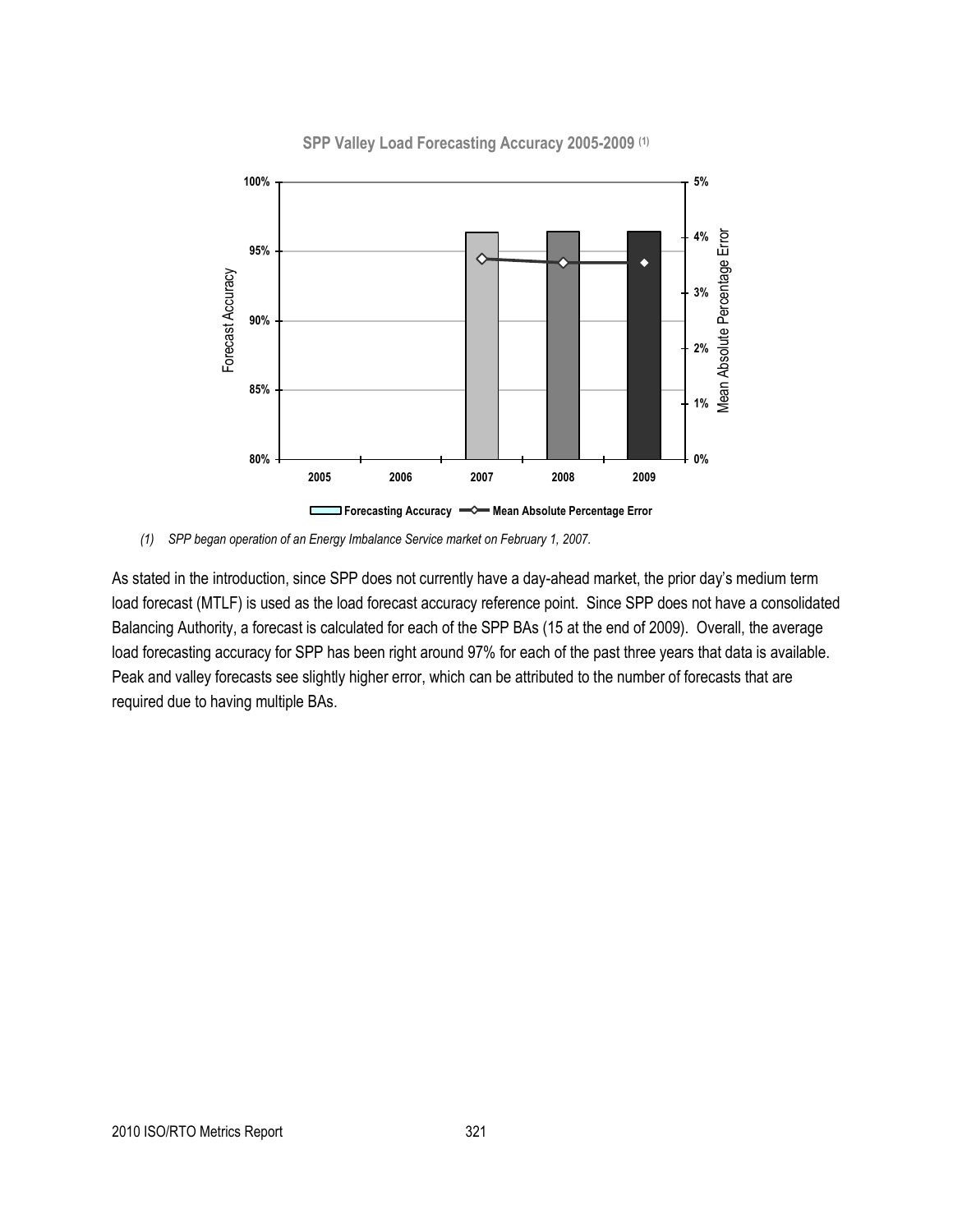## *Wind Forecasting Accuracy*

SPP does not forecast wind. That function is completed by each Balancing Authority in the SPP Region.

During 2010 SPP is developing a system for RTO-wide wind forecasts.

## *Unscheduled Flows*

Since SPP does not have a consolidated Balancing Authority and is currently (end of 2009) made up of 15 distinct Balancing Authorities, volume of unscheduled flows for SPP system-wide is unavailable. For informational purposes, the number of external interfaces and the main interfaces are listed above.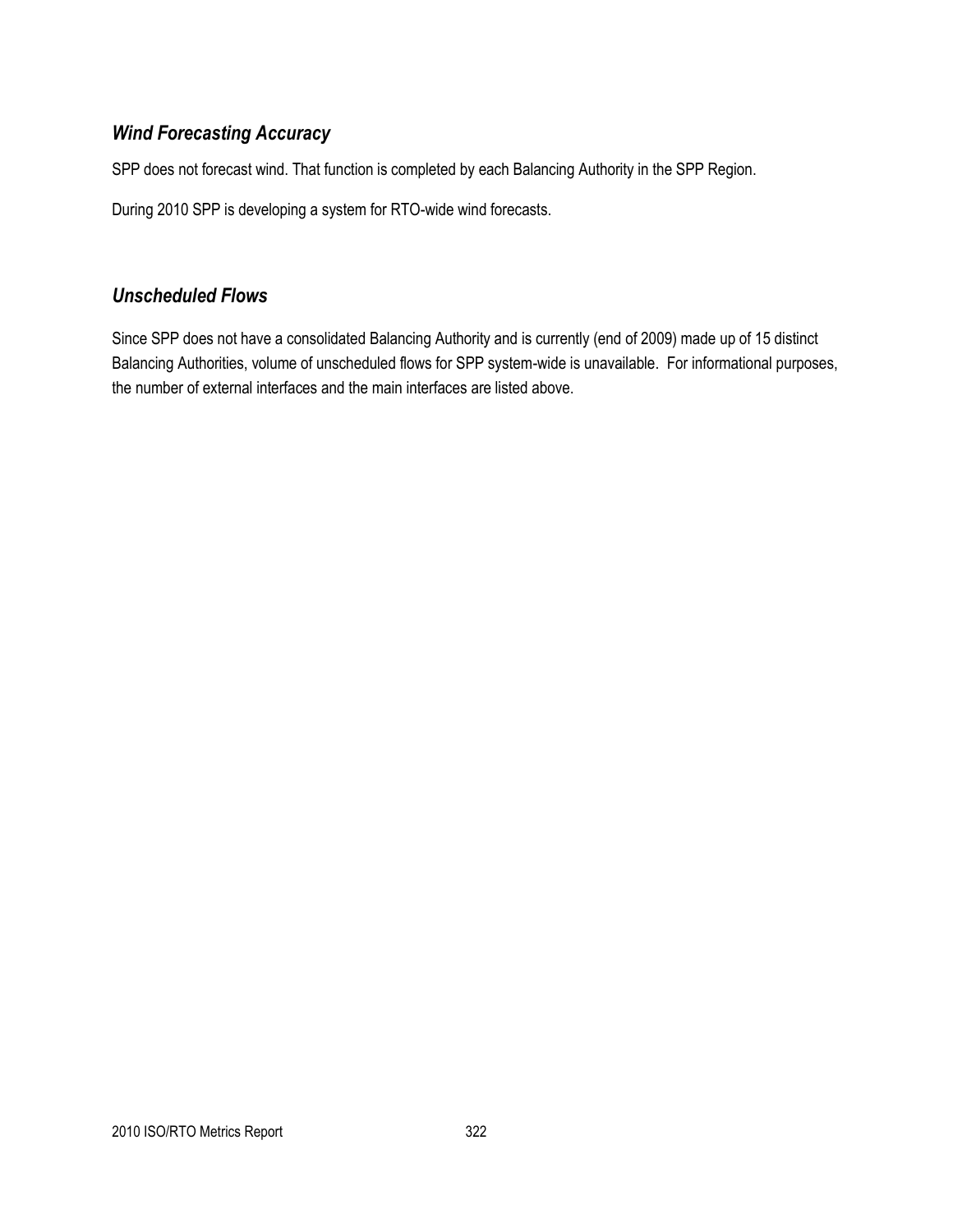#### *Transmission Outage Coordination*

The SPP OATT does not outline specific timeframes and guidelines for Transmission Outages and Coordination. The OATT states that "the Transmission Provider will provide the projected status of transmission outage schedules above 230 kV over the next twelve (12) months or more if available. This data shall be updated no less than once daily for the full posting horizon and more often as required by system conditions. The data will include current, accurate and complete transmission facility maintenance schedules, including the "outage date" and "return date" of a transmission facility from a scheduled or forced outage. If the status of a particular transmission facility operating at voltages less than 230 kV is critical to the determination of TTC and ATC/AFC of the neighboring transmission provider, the status of this facility will also be provided," and "consistent with the SPP Membership Agreement, Transmission Owners are required to coordinate with the Transmission Provider for all planned maintenance of Tariff Facilities. The Transmission Provider shall notify a Transmission Owner of the need to change previously reviewed planned maintenance outages."



**SPP Percentage of > 200kV planned outages of 5 days or more that are submitted to ISO/RTO at least 1 month prior to the outage commencement date 2005-2009**

#### **2005 2006 2007 2008 2009**

**SPP Percentage of planned outages studied in the respective ISO/RTO Tariff/Manual established timeframes 2005-2009**

#### SPP does not have established timeframes in which planned outages must be studied.

**Percentage of > 200 kV outages cancelled by ISO/RTO after having been previously approved 2005-2009**

Data for this metric is not available for SPP.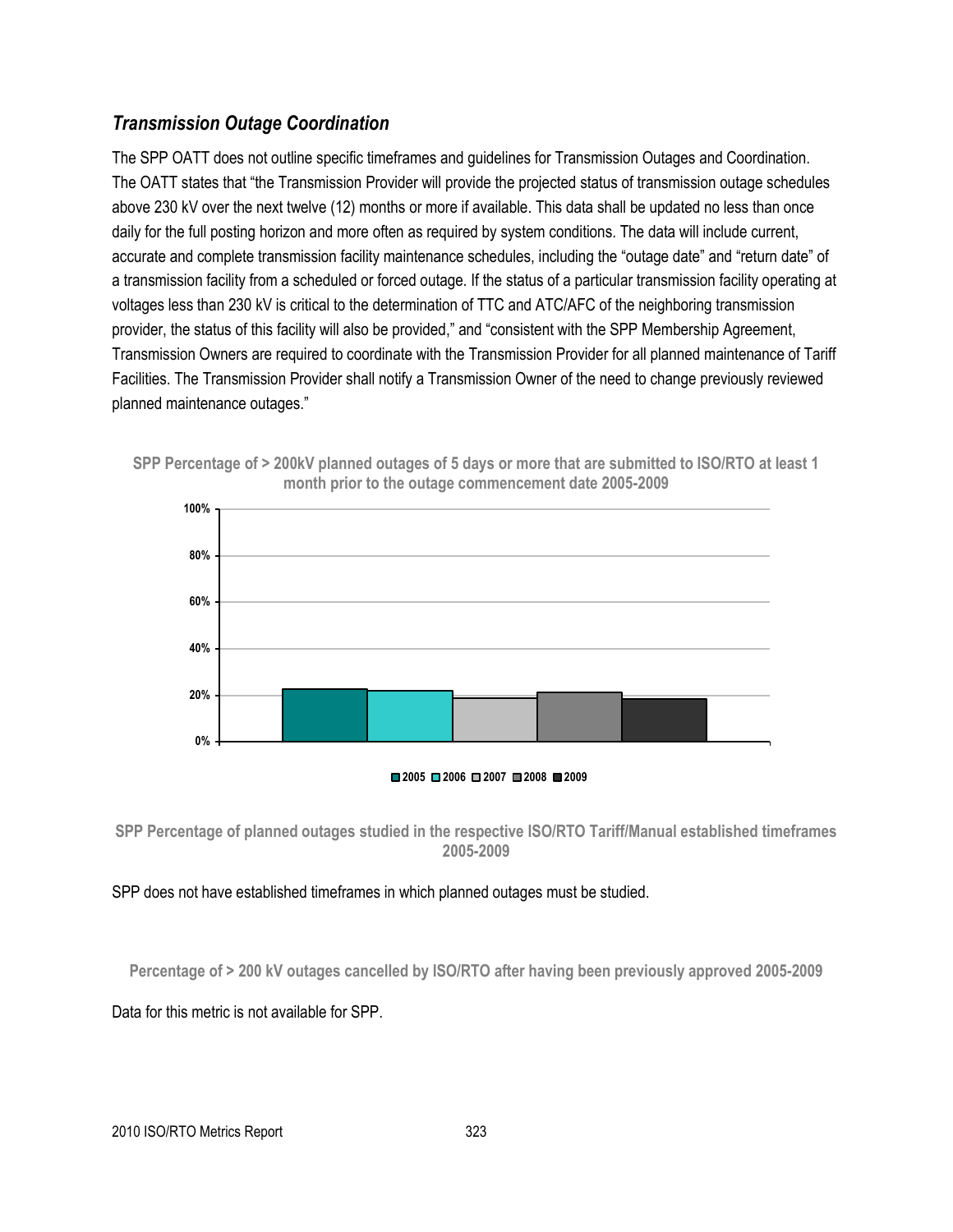

#### **SPP Percentage of unplanned > 200kV outages 2005-2009**

**2005 2006 2007 2008 2009**

In the 2009 Annual State of the Market Report, the SPP Market Monitoring Unit indicated that "SPP should move to standardize categories accounting for transmission outages which would allow for the easy reporting of extent, causes, and location of such outages. At a minimum, this type of reporting alleviates concerns of market power abuses and can enhance SPP's transmission planning and real-time operations." This recommendation has been adopted and its implementation is part of the 2010 Southwest Power Pool Strategic Plan, which was adopted by the SPP Board of Directors on July 27, 2010.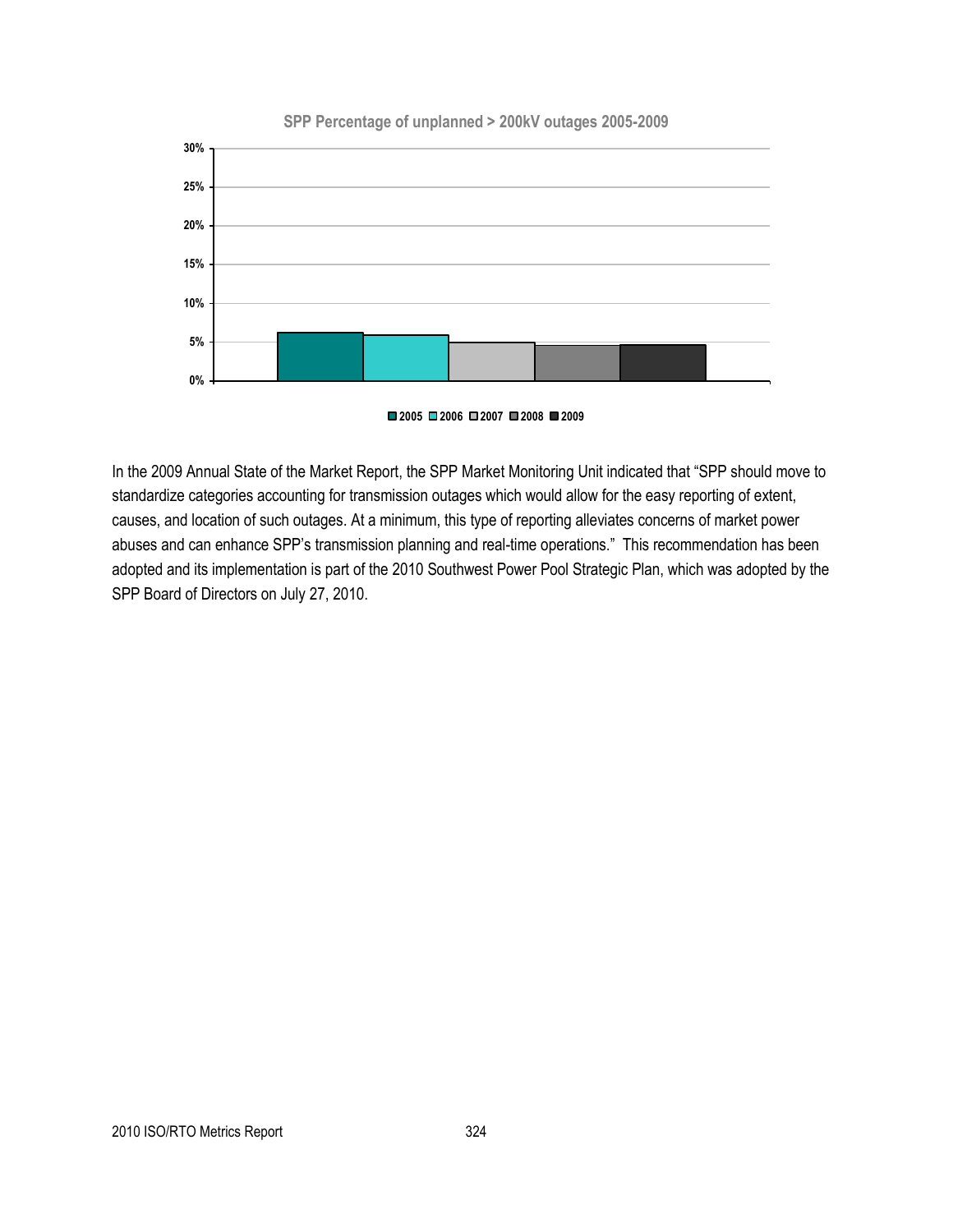## *Transmission Planning*



**SPP Number of Transmission Projects Approved to be Constructed for Reliability Purposes 2005-2009**





**SPP Percentage of Approved Construction Projects Completed by December 31, 2009**



SPP's transmission planning process was a bottom-up, top-down approach, enabling SPP to provide efficient, reliable, and competitive generation market Transmission Services on a non-discriminatory basis. The SPP planning processes took into account its stakeholder's requirements, while coordinating with applicable federal, state and local regulatory authorities and also considering potential public policy. The SPP Transmission Expansion Plan (STEP) promotes the efficient expansion of the transmission system under SPP's control and enables competitive generation markets. The STEP identifies potential expansion projects needed to meet reliability standards and to interconnect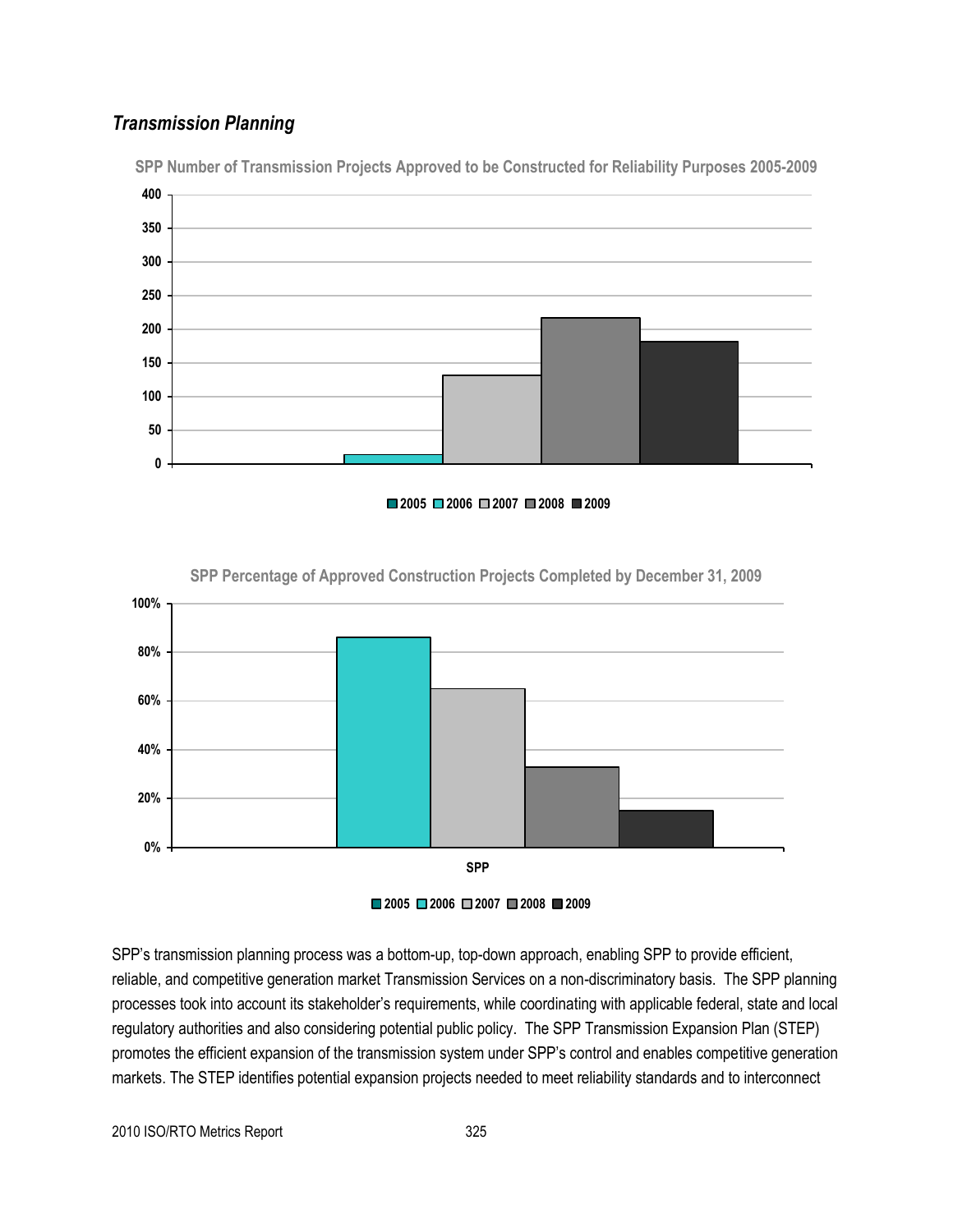new generation, with consideration for load growth, competitive generation market, stakeholder input, and transmission service commitments. In addition, the STEP considers plans for addressing transmission congestion and the benefits associated with development of new generation as alternatives to transmission expansion.

#### *Reliability Planning*

As part of the bottom-up approach, one component of the STEP is the reliability assessment. This process requires that Transmission Owners continue to develop expansion plans to meet the local needs of their systems and to help the RTO develop the expansion plan for reliability needs. Transmission Owners develop their system specific local plans, which SPP consolidates into the integrated STEP. At the same time, SPP assesses its system for the ability to meet applicable reliability standards. This process allows for projects with regional and inter-regional impact to be analyzed for their combined effects. It allows the exploration of modifications and alternatives to proposed plans, which may provide more cost effective solutions for regional and as well as local needs.

#### *Economic Planning*

As part of SPP's top-down approach transmission improvements are considered that provide economic benefit. One specific process is called the Balanced Portfolio. The Balanced Portfolio is one SPP strategic initiative to develop a cohesive grouping of economic upgrades that benefit the SPP region and allocates the cost of those upgrades regionally. Projects in the Balanced Portfolio include transmission upgrades of 345 kV projects that will provide customers with potential savings that exceed project costs. These economic upgrades are intended to reduce congestion on the SPP transmission system, resulting in savings in generation production costs. With a goal to identify upgrades for inclusion in a portfolio that will provide a balanced benefit to customers over a specified ten-year payback period. "Balanced" is defined by the SPP Regional Tariff, such that for each Zone, the sum of the benefits of the potential Balanced Portfolio must equal or exceed the sum of the costs. Economic upgrades may provide other benefits to the power grid; i.e. increasing reliability and lowering reserve margins, deferring reliability upgrades, and providing environmental benefits due to more efficient operation of assets and greater utilization of renewable resources.

Another example of an economic study is the Priority Projects study. This was a one-time analysis conducted in 2009 as a result of the SPP Synergistic Planning Process Team recommendations and is considered a high priority studies. Study assumptions include fuel and emissions costs, load and generation forecasts, types and locations of new generation, generation retirements, market structures, and wind profiles. Analysis also encompasses a plausible collection of assumptions for each specific model run, including varying levels of Renewable Electricity Standards, demand response, energy efficiency, fuel prices, and governmental regulations. Metrics were developed for qualifying and quantifying the projects for the studies, including Adjusted Production Cost, impact on losses, reliability and environmental impacts, capacity margins, and operating reserves.

#### *Stakeholders*

There are opportunities for stakeholder involvement throughout the SPP planning processes. All planning processes are open and transparent assessments of study assumptions, upgrade recommendations and applicable cost allocation impacts. Its implementation is only successful through the commitment of SPP members, regulators, and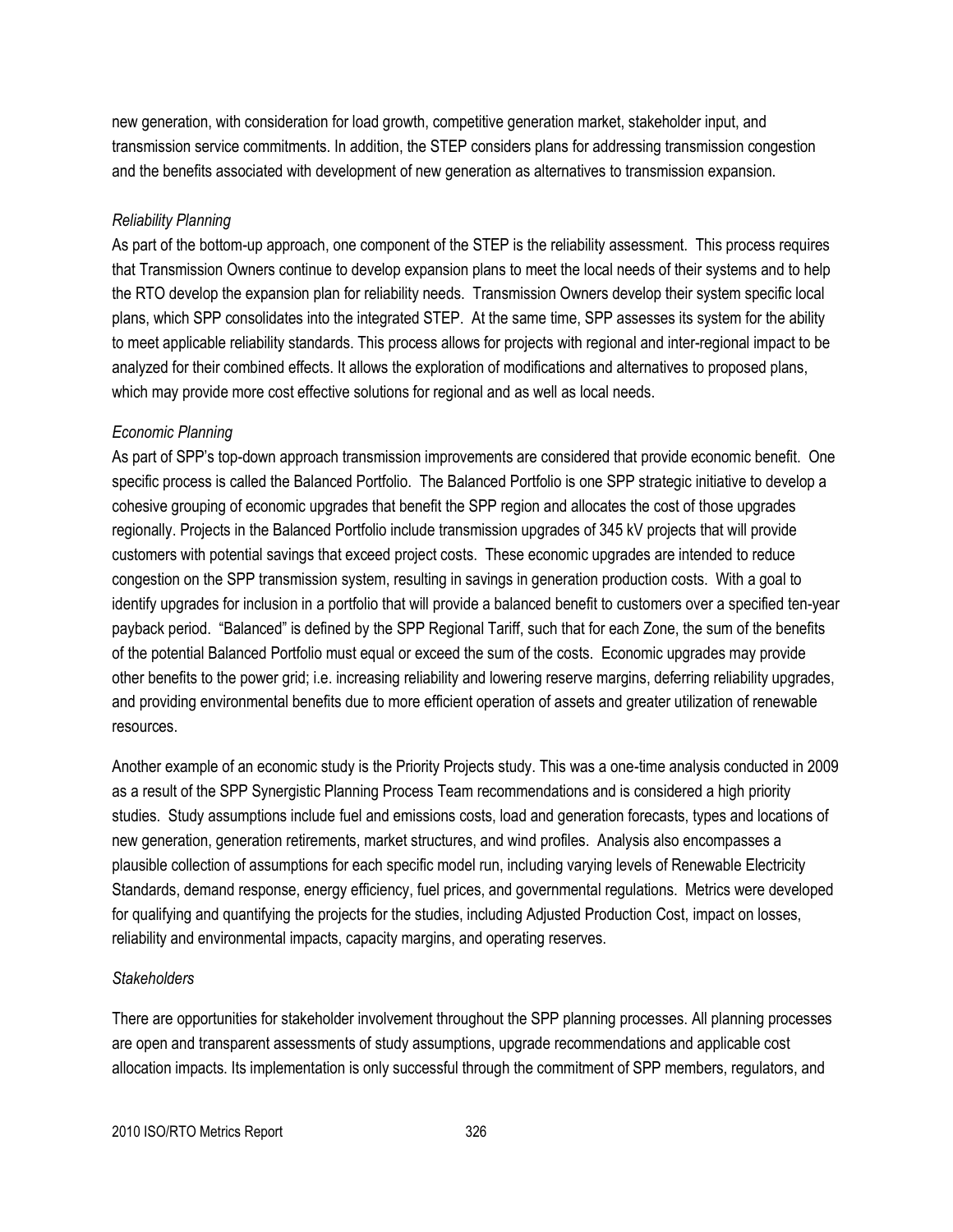other stakeholders. Input from the regulators assists SPP in the development of realistic transmission expansion projects and alternatives to meet rate payer needs, as well as those of neighboring regions.

#### *Approval*

After each analysis, the SPP Board of Directors can approve proposed upgrades to begin construction. For the approved upgrades, SPP issues Notification To Construct letters to incumbent Transmission Owners notifying them to build the upgrades. SPP then tracks the progress of the upgrades through a quarterly project tracking process monitoring project schedules and costs and also tracking necessary mitigation plans if project construction schedules are unable to meet system in-service needs.

As part of the 2009 transmission planning efforts, SPP completed the following studies: reliability – AC contingency, dynamic stability, and voltage stability studies; economic – Balanced Portfolio and Priority Projects studies. The results of these studies can be found in the 2009 STEP report, available at: [http://www.spp.org/publications/2009-](http://www.spp.org/publications/2009-STEP-Report.pdf) [STEP-Report.pdf.](http://www.spp.org/publications/2009-STEP-Report.pdf)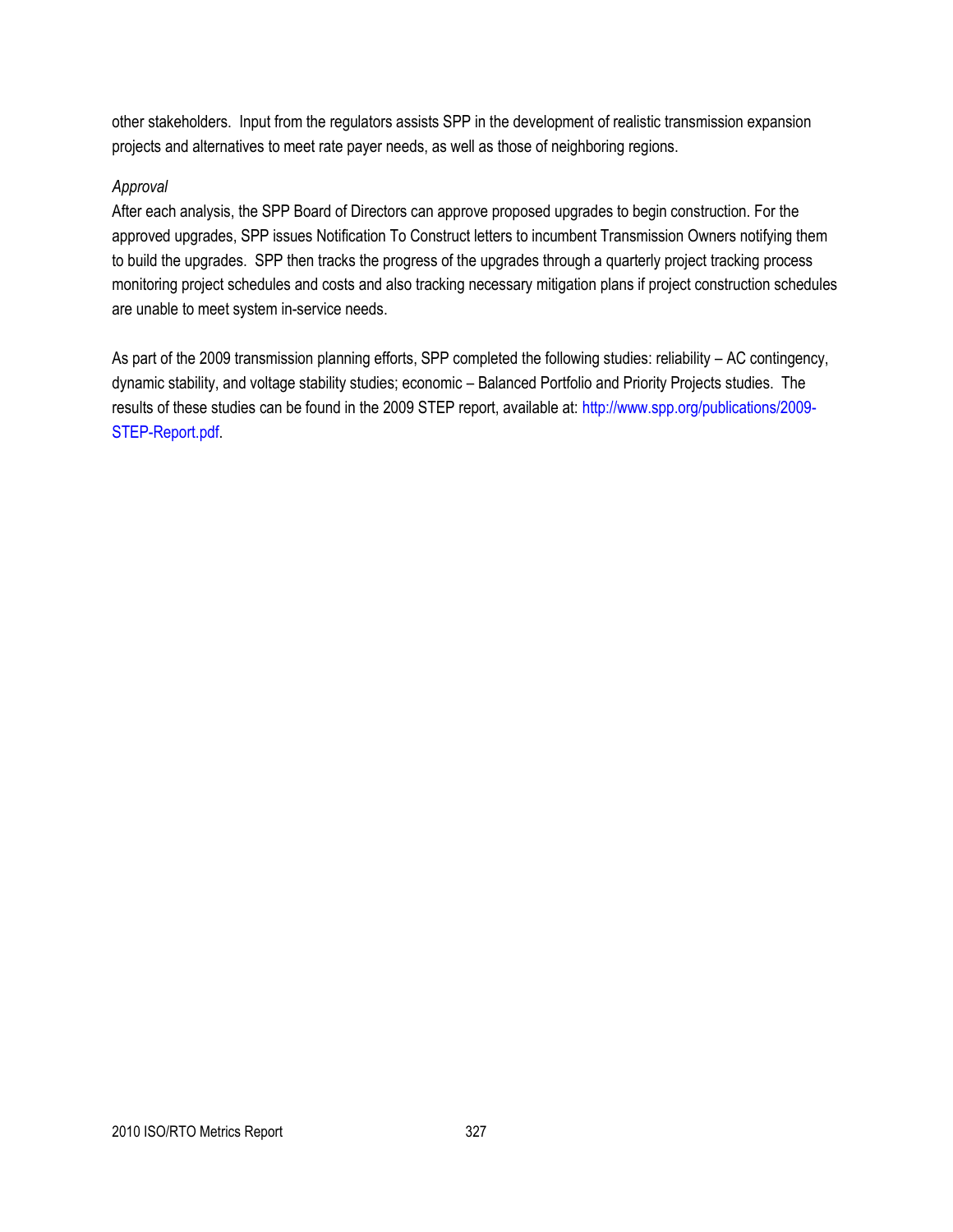#### *Generation Interconnection*



**SPP Average Generation Interconnection Request Processing Time 2005-2009** *(calendar days)*



In 2009, SPP placed a higher emphasis on the timely processing of Generation Interconnection studies, as evidenced by a reduction of more than one-third the number of days required from 2008 to 2009.



**SPP Planned and Actual Reserve Margins 2005 – 2009**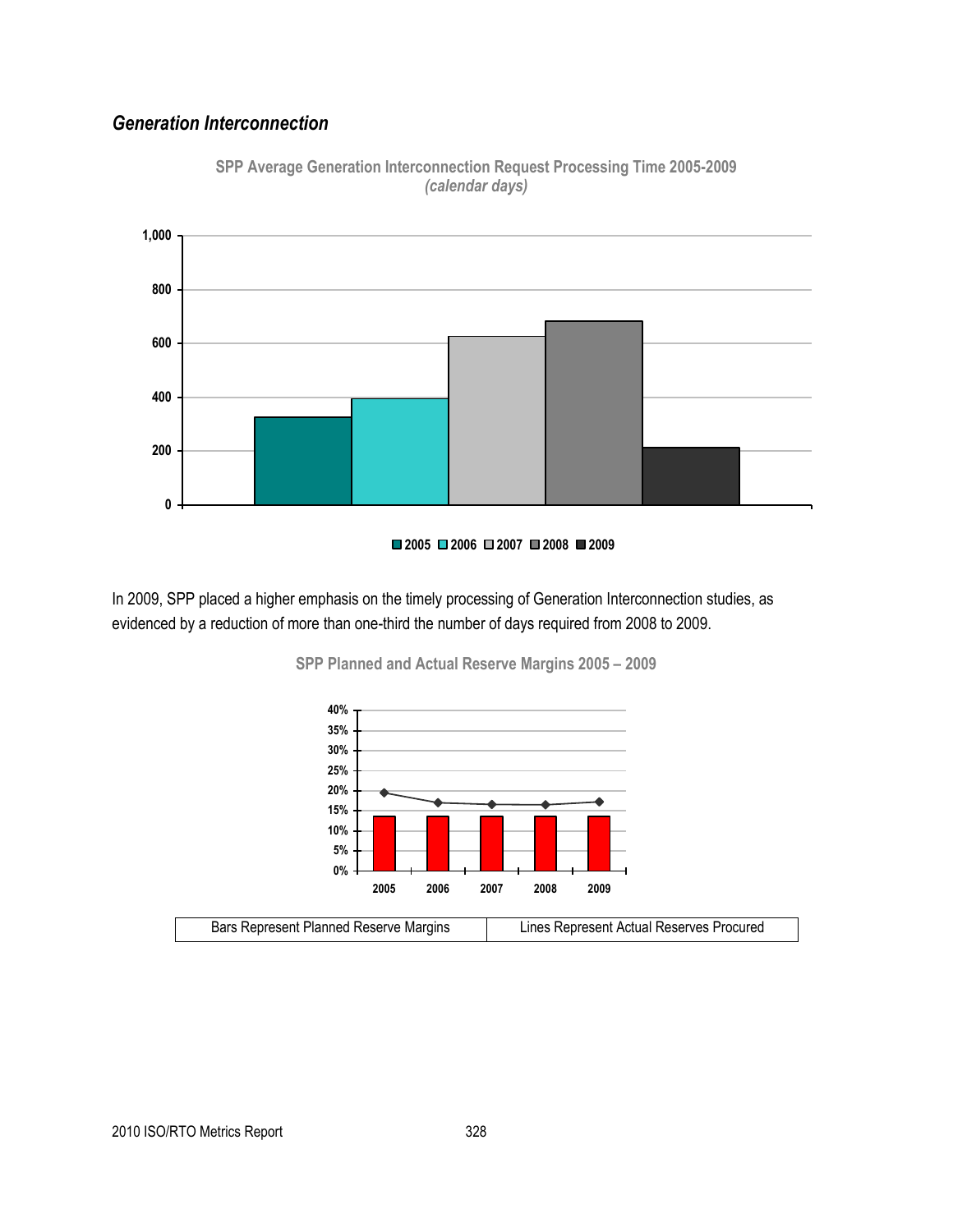## *Interconnection / Transmission Service Requests*



**SPP Number of Study Requests 2005-2009**

#### **2006 2007 2008 2009**





**2006 2007 2008 2009**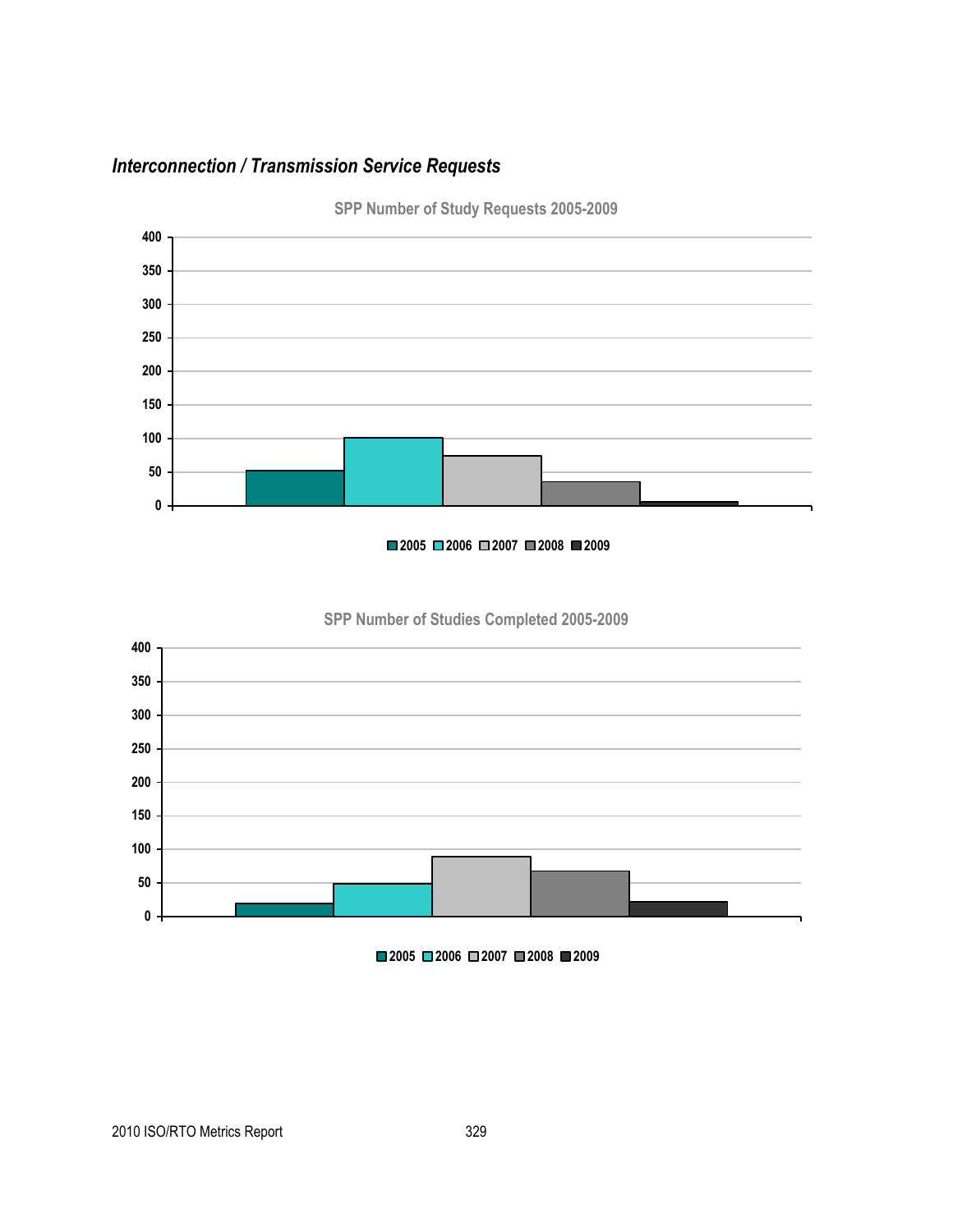

#### **SPP Average Aging of Incomplete Studies 2005-2009** *(calendar days)*

The generation interconnection process includes three potential types of studies – feasibility studies, system impact studies and facility studies. Feasibility studies assess the practicality and cost transmission system additions or upgrades required to accommodate the interconnection of the generating unit or increased generating capacity with the transmission system. System impact studies provide refined and comprehensive estimates of cost responsibility and construction lead times for new transmission facilities and system upgrades that would be required to allow the new or increased generating capacity to be connected to the transmission system in SPP. Facility studies develop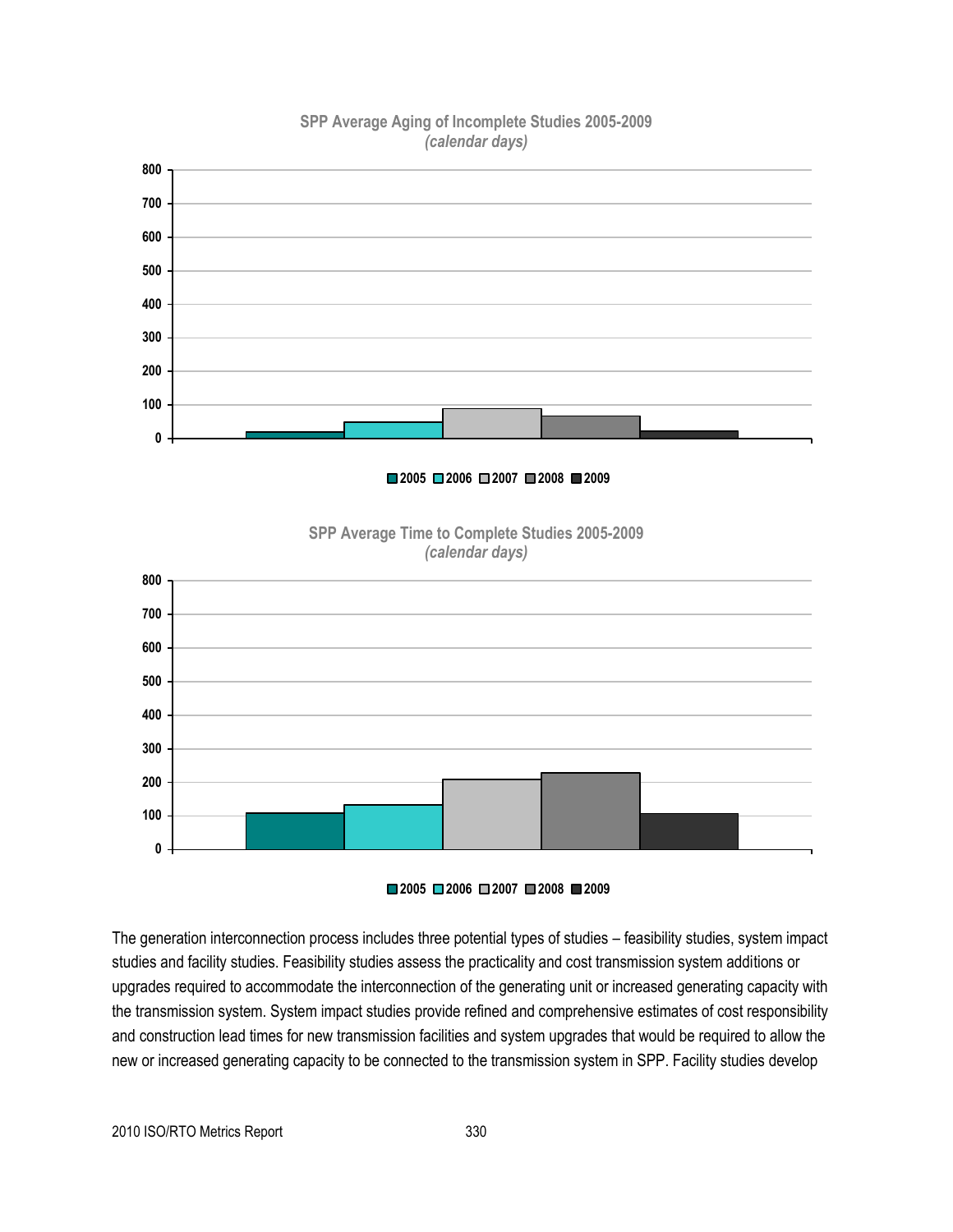the transmission facilities designs for any required transmission system additions or upgrades due to the interconnection of the generating unit and/or increased generating capacity.

|                              | Average Cost of Each Type of Study |          |          |          |          |
|------------------------------|------------------------------------|----------|----------|----------|----------|
|                              | 2005                               | 2006     | 2007     | 2008     | 2009     |
| <b>Feasibility Studies</b>   | \$9,264                            | \$2.491  | \$6,495  | \$3,270  | \$2,888  |
| <b>System Impact Studies</b> | \$11,006                           | \$16,280 | \$17,694 | \$14,942 | \$14,050 |
| <b>Facility Studies</b>      | \$10,283                           | \$7,290  | \$12,495 | \$16,960 | (Note 1) |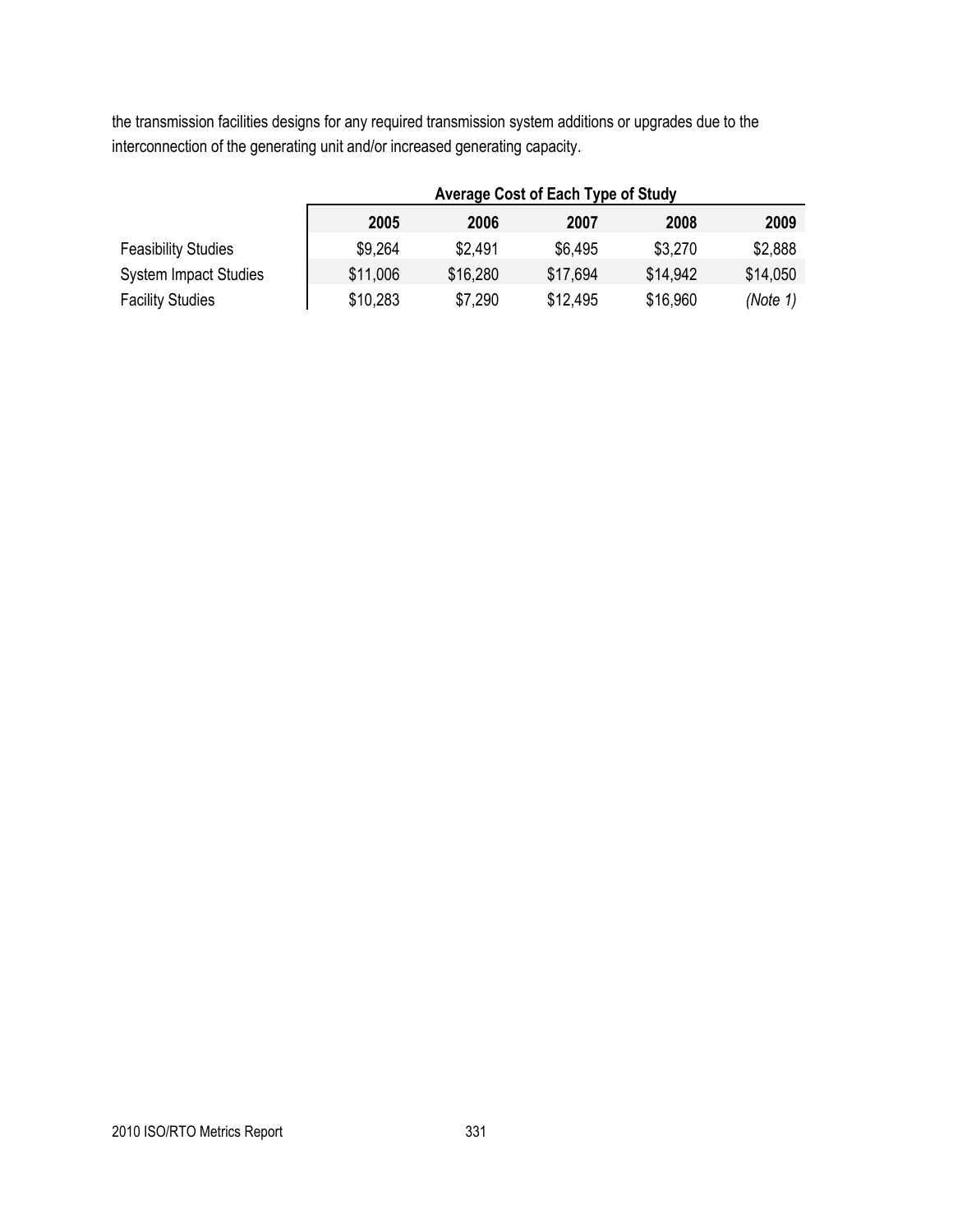#### Note 1 – No facility studies were posted in 2009.

From the SPP 2009 Annual State of the Market Report:

The high demand for generation interconnection over the past several years placed an enormous amount of stress on the generation interconnection process causing longer process times for requests and, as a result, a backlog in the queue. Other RTOs and ISOs also faced similar problems, so much so that the FERC held a technical conference on interconnection queuing practices on December 11, 2007 in response to concerns about the effectiveness of queue management. Then, following the technical conference, on March 20, 2008, the FERC issued an order directing the RTOs and ISOs to work with their stakeholders to improve their interconnection processes. SPP formed the Generation Queuing Task Force (GQTF) to help reform their process. SPP then filed its proposed reform measures, and the FERC issued an Order conditionally accepting SPP"s proposal, thus allowing them to implement the changes (effective June 2, 2009).

SPP's new generation interconnection process was designed to improve processing times and give precedence to more serious projects that are further along in the development process. To attain these goals, SPP now has three interconnection queues rather than just one. That is, interconnection customers now choose to begin in one of three queues: (a) the Feasibility Study Queue, (b) the Preliminary Interconnection System Impact Study (PISIS) Queue, and (c) the Definitive Interconnection System Impact Study (DISIS) Queue. The Feasibility Queue and the PISIS Queue are not required for projects seeking interconnection in SPP. Instead, they provide an avenue for projects to acquire information that will aid them in deciding whether to move forward with their projects. These two queues require lower deposits and less strict milestones. The DISIS Queue, on the other hand, is required by SPP, and requires that the customers meet stricter milestones regarding project size, project location, project site, and in some cases, a buyer for the power that would be generated. The fact that the DISIS Queue requires strict milestones to be met discourages projects that are more speculative in nature from clogging the queue and allows those further along to have priority. Once a customer passes through the DISIS Queue, the next step is to complete a Facility Study. This study consists of SPP or the Transmission Owner specifying and estimating the cost of equipment, engineering, and construction to implement the interconnection. Upon completion of the Facility Study, an applicant may proceed to execute a Generation Interconnection Agreement.

We believe the reform measures implemented by SPP are constructive because they address the recommendation from last year regarding the generation interconnection process. Specifically, in the 2008 State of the Market Report, Boston Pacific stated, "We recommend that instead of using a "first come, first served" method, SPP should allow advanced projects – projects that (a) have already secured a buyer for output or (b) have met certain milestones – to move past projects that are not as far along."25...at the end of 2009, 313 projects were currently active in the process or had executed an interconnection agreement, representing 60,768 MW of capacity. This is a significant amount of capacity. To put this number in perspective, the peak demand in SPP in 2009 was only 46,482 MW. Of all the projects in the queue, 16,744 MW of capacity have fully executed an interconnection agreement. Historically, as would be expected, not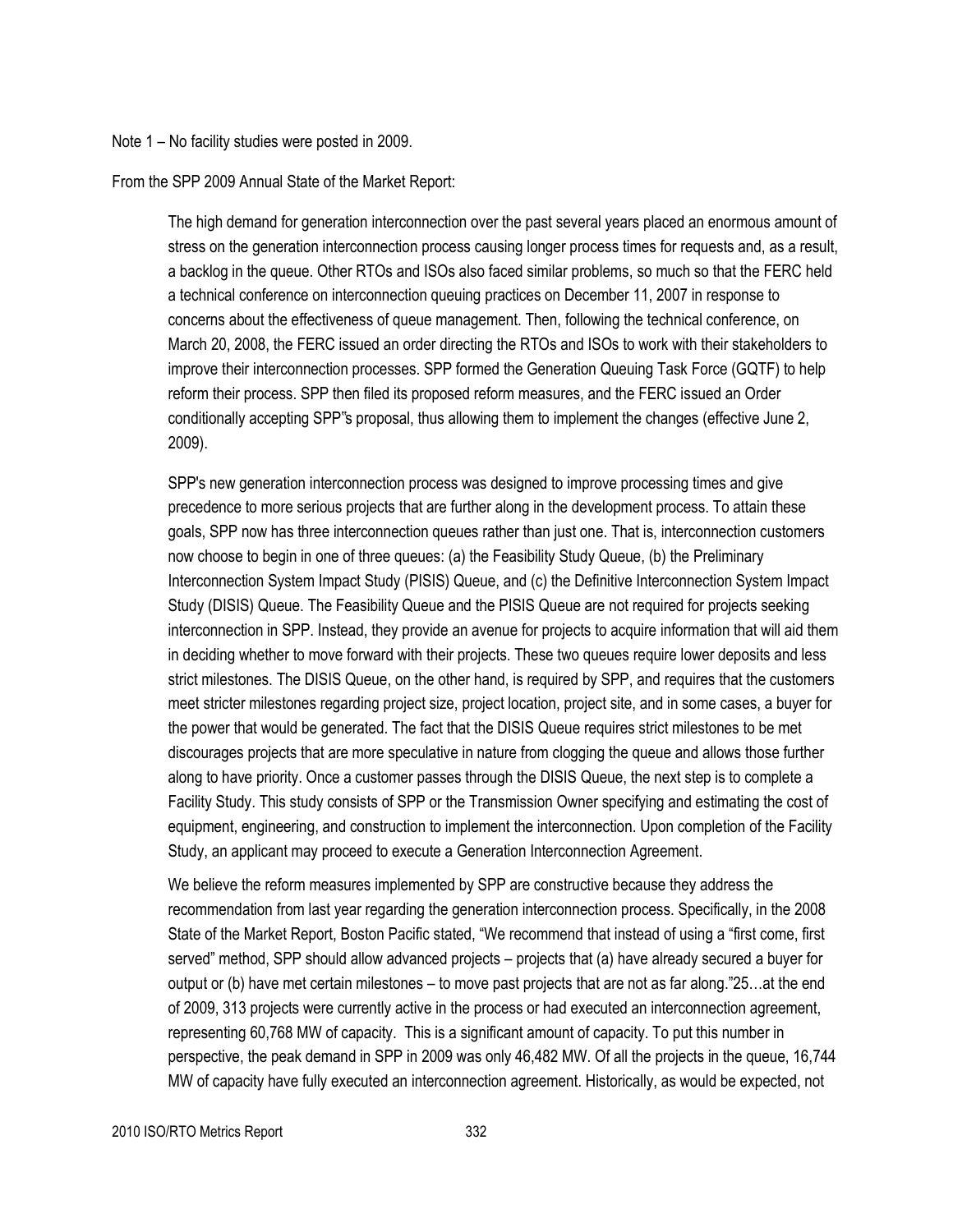all of the capacity that enters the interconnection process ends up being built. Going forward, we would expect that the capacity that is most likely to be withdrawn is that in the Feasibility Study Queue and the PISIS Queue as these queues are not required for interconnection and the requirements are less stringent than that of the DISIS Queue… 33,301 MW are in the Feasibility Study and PISIS Queues.

#### *Special Protection Schemes*



**SPP Number of Special Protection Schemes 2009**

The SPSs in the SPP Region represent four long-term schemes and one temporary scheme. A Special Protection Systems (SPS) or Remedial Action Scheme (RAS) is designed to detect abnormal system conditions and take automatic pre-planned, coordinated, corrective action (other than the isolation of faulted elements) to provide acceptable system performance. SPS actions include among others, changes in demand (e.g., load shedding), generation, or system configuration to maintain system stability, acceptable voltages, or acceptable facility loadings. All reviews of facilities shall be for those used to monitor and control transmission facilities operated at 100kV or above.

There were no misoperations of SPSs in 2009 in SPP.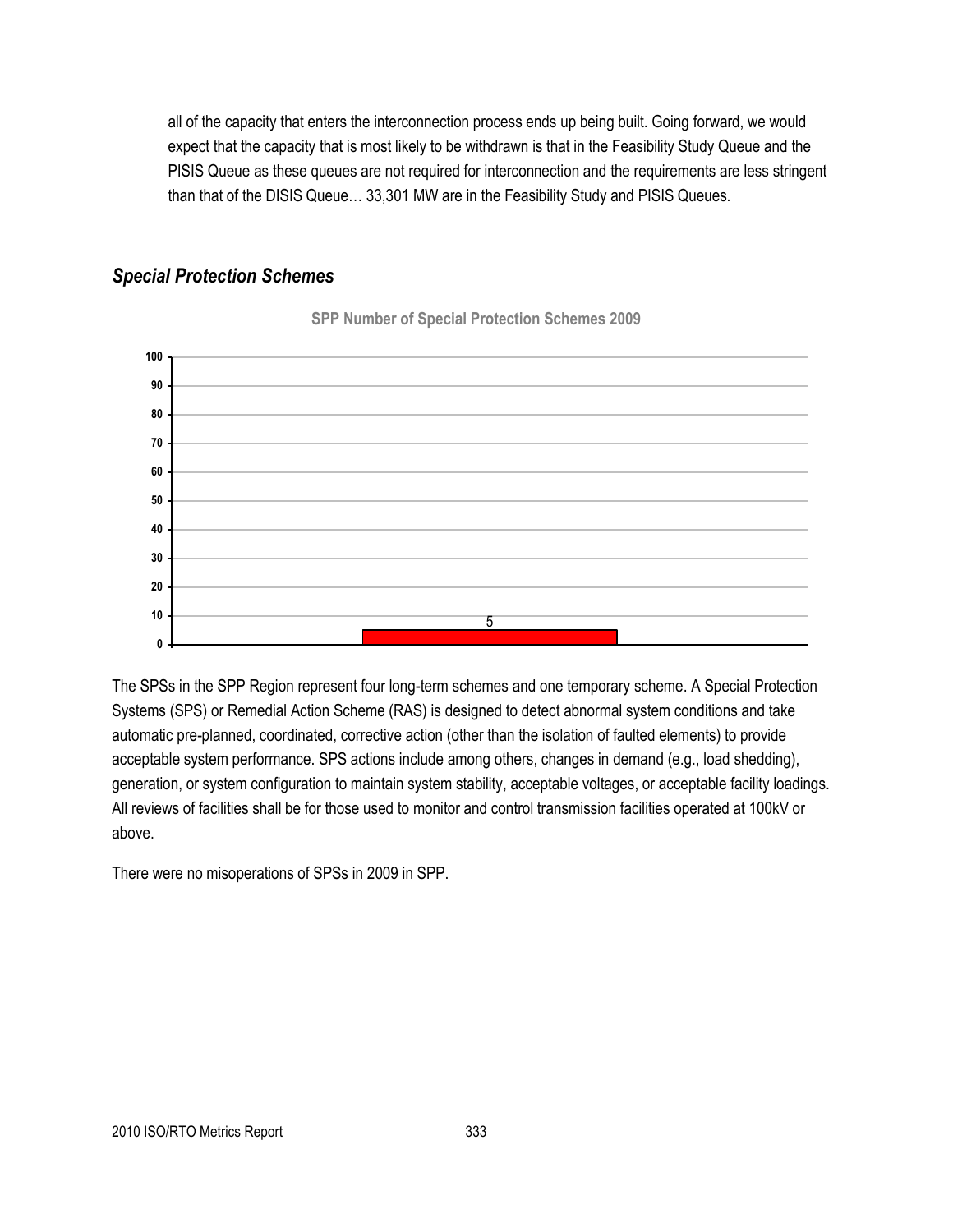## **B. SPP Coordinated Wholesale Power Markets**

The table below shows the split of the nearly \$1.7 billion that was invoiced by SPP in 2009.

| (dollars in millions)   | 2009 Dollars Billed | Percentage of<br>2009<br><b>Dollars Billed</b> |
|-------------------------|---------------------|------------------------------------------------|
| Energy Imbalance Market | \$1,144             | 67.5%                                          |
| Transmission            | \$486               | 28.7%                                          |
| SPP Admin Fee           | \$64                | 3.8%                                           |
| Total                   | \$1,694             | 100.0%                                         |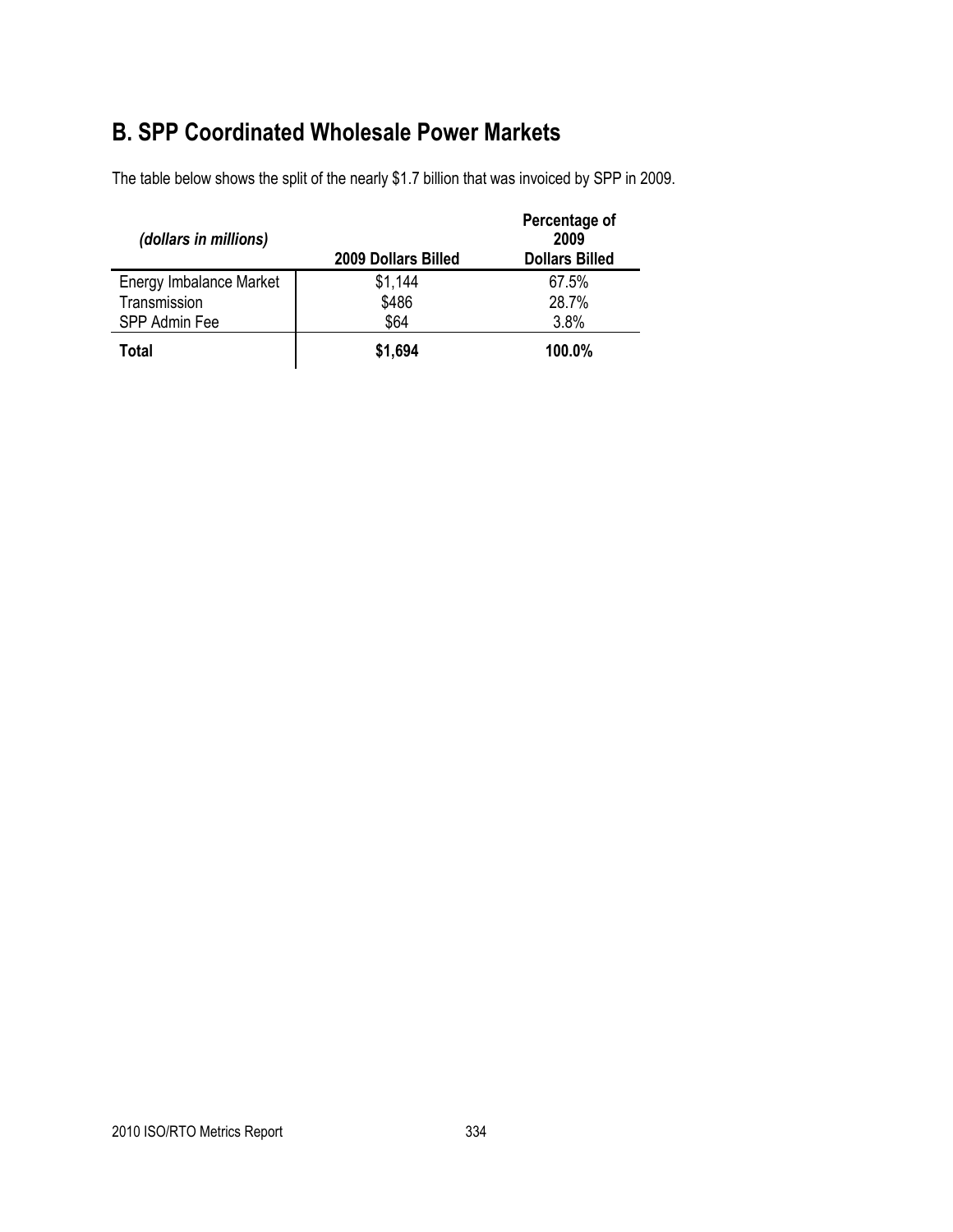## *Market Competitiveness*



**SPP New Entrant Gas-Fired Combustion Turbine (CT) Net Generation Revenues 2005-2009**





**SPP New Entrant Gas-Fired Combined Cycle (CC) Net Generation Revenues 2005-2009**



Net revenues in 2009 were not adequate to cover the fixed costs of either a combined cycle or a combustion turbine power plant in SPP. Net Revenue has dropped by about half from 2008 in large part because of the lower electricity prices making the margins tighter when the plants were run. So, while a combined cycle would still have run around 55% it no longer covered 60% of the fixed cost as it did in 2008, but rather less than 30%.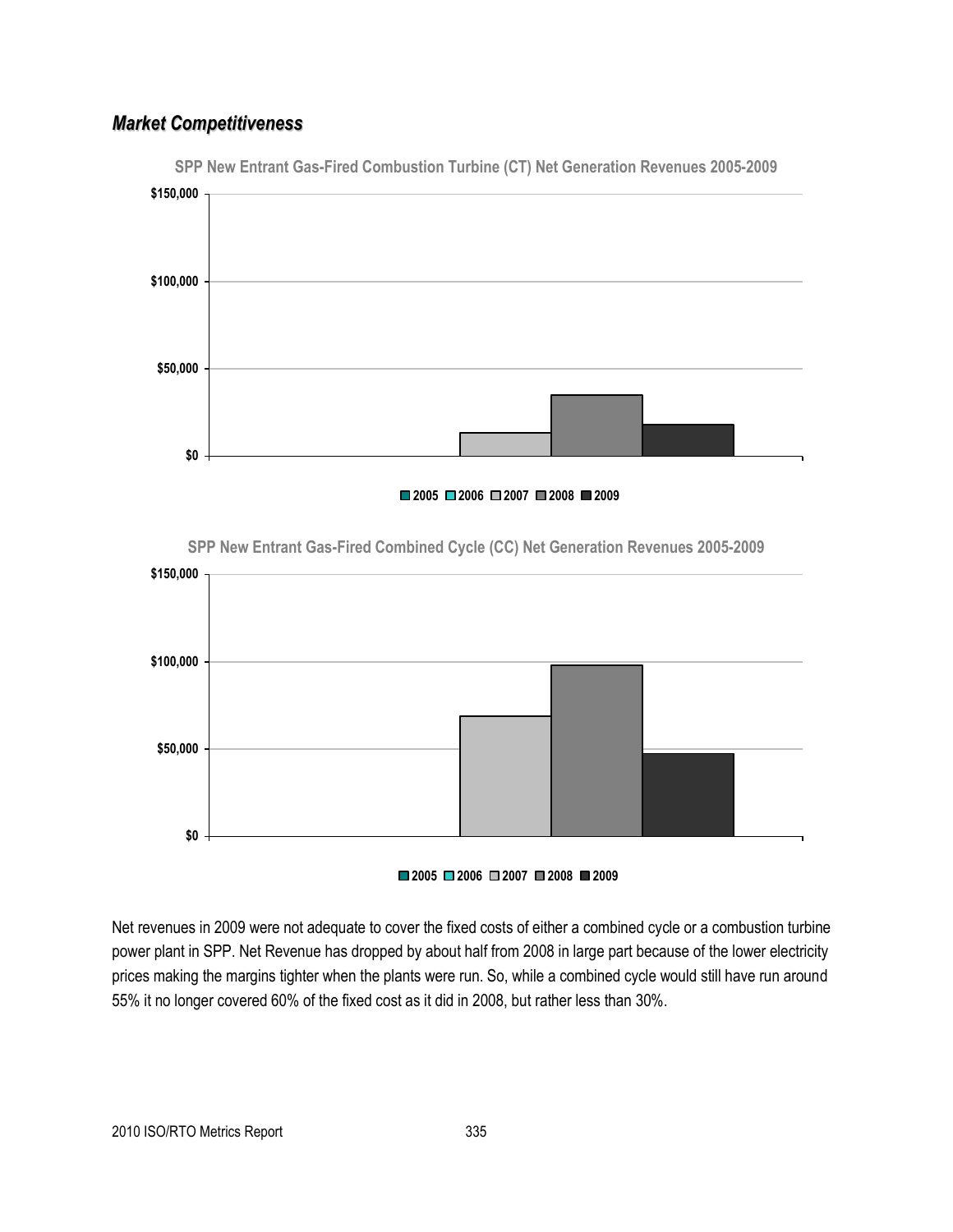From the SPP 2009 State of the Market Report:

In addition to testing revenue adequacy using SPP-wide hourly prices, we also wanted test whether prices in certain areas of SPP might be high enough to justify investment. To test this possibility, a Net Revenue calculation for two of the balancing authorities with the highest prices was calculated as those balancing authorities are most likely to show the need for new plants.

… we conclude that the net revenue, even in these areas, was not adequate to cover the fixed costs of either a combined cycle or a combustion turbine power plant.



**SPP Real-Time Energy Market Percentage of Unit Hours Offer Capped due to Mitigation 2005-2009**



From the SPP 2009 State of the Market Report:

Locational Imbalance Prices in SPP are calculated using, among other things, Market Participant offer curves. Because these offers are a major driver of prices, there is a potential concern with market power through submission of higher than appropriate offer prices. The FERC refers to this as Economic Withholding. To mitigate this, SPP has in place two different FERC-approved offer caps. These caps do not put a cap on prices, but rather, limit how high of an offer a Market Participant can submit.

The offer cap that we term the "FERC Cap" is a hard offer cap. What we mean by this is it (a) is set at a constant level, (b) applies to all resources, and (c) applies at all times. The FERC Cap is considered to be a ―safety net‖ against extreme cases of economic withholding. For the first three months of the EIS Market, the FERC Cap was set at \$400/MWh. Since May 2007, the FERC Cap has been increased to \$1,000/MWh. The cap was set at a tighter level for the first three months of market operation because of the uncertainty surrounding the start of the market.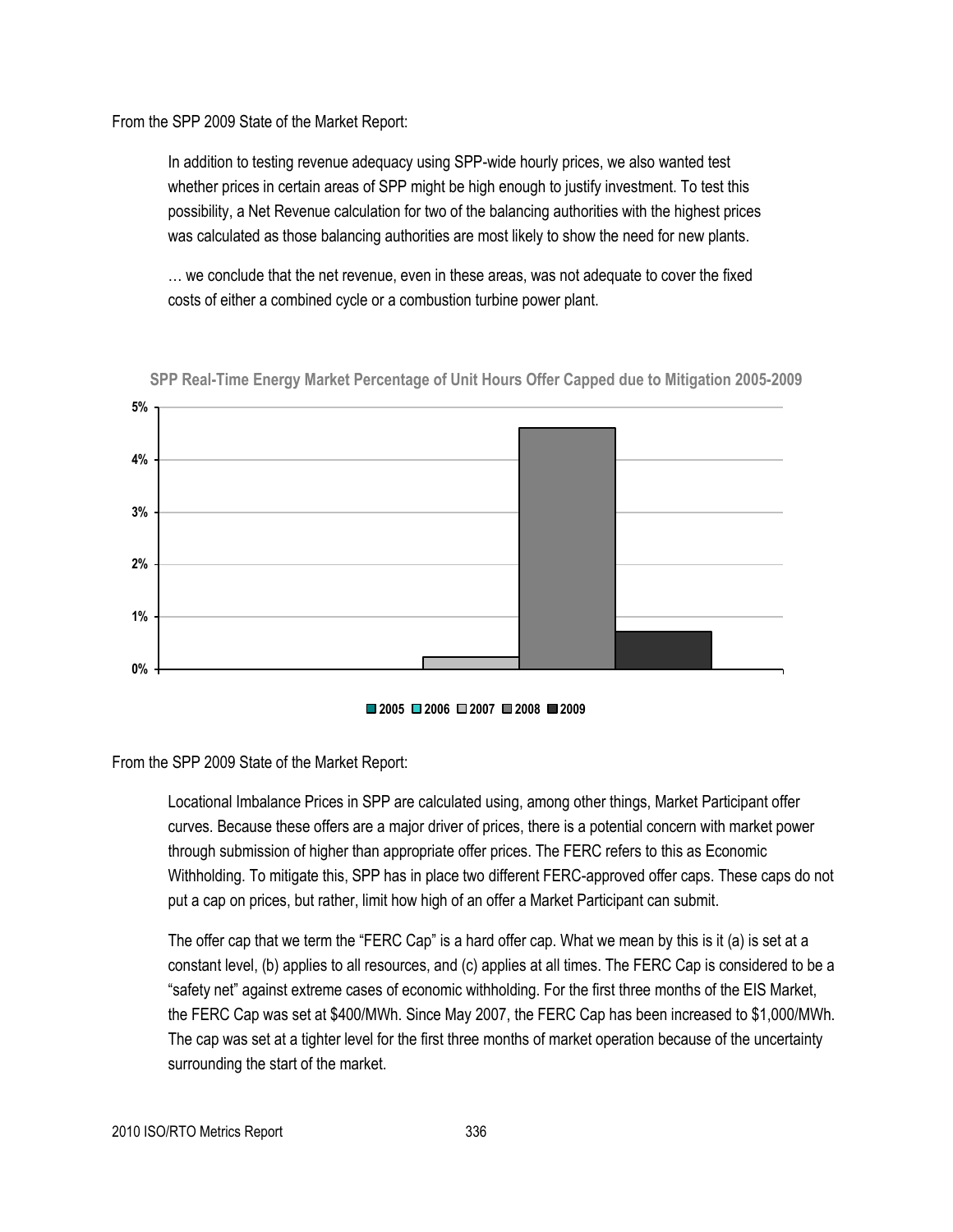SPP"s other offer cap is termed the "SPP Cap." Unlike the FERC Cap, the level of this cap (a) is resource specific and (b) varies depending upon market conditions. The SPP Cap is designed to balance mitigation and reliability; that is, it limits price spikes resulting from market power, but, at the same time, is set at a level high enough not to discourage new investment.

The following three characteristics of the SPP Cap illustrate how this is accomplished. First, the SPP Cap is levied only during times of transmission congestion, because absent congestion the SPP Market is structurally competitive. Second, it is only imposed on those resources that have the potential to wield market power; that is, it applies only to resources with a Generator to Load Distribution Factor (GLDF) of negative 5% or larger (more negative) and on other resources with negative GLDFs owned by that same company. Third, the SPP Cap is set at a level that will not discourage new investment. The SPP Cap reflects the total annual fixed and variable costs of a new peaking power plant with the fixed costs spread over the hours of congestion. Therefore, the more hours of congestion the tighter the cap becomes.

In addition, Market Competitiveness as measured by the Herfindahl-Hirschmann Index (HHI) is discussed in the 2009 Annual State of the Market Report:

The Herfindahl-Hirschman Index (HHI) is a measure of competitiveness closely related to market shares. Some background on the HHI standard is useful. The U.S. Department of Justice has a three-part standard for HHIs when judging the competitive effect of mergers and acquisitions. An HHI at or under 1,000 is a "safe harbor" of sorts because the market is said to be unconcentrated. If, after a merger or acquisition, the HHI is at or below 1,000, it is generally thought that there is no competitive harm from the merger or acquisition; that is, the merger or acquisition does not make the exercise of market power more likely. An HHI between 1,000 and 1,800 is said to indicate moderate concentration. An HHI over 1,800 is said to indicate a highly concentrated market. The FERC uses these same standards when it assesses mergers and acquisitions. However, for market-based rate authority, the FERC uses a threshold of 2,500 for the HHI in one of its standards.

The HHIs… ranged from 1,106 in December to 1,604 in March. The peak capacity HHI for the year in total was 1,292, lower than that in 2008 (1,411). All of these HHI statistics fall within the moderately concentrated range, with the peak for year falling at the lower end of this range.

The SPP Annual State of Market Report can be accessed at http://www.spp.org/publications/SPP-2009- ASOM-Report.pdf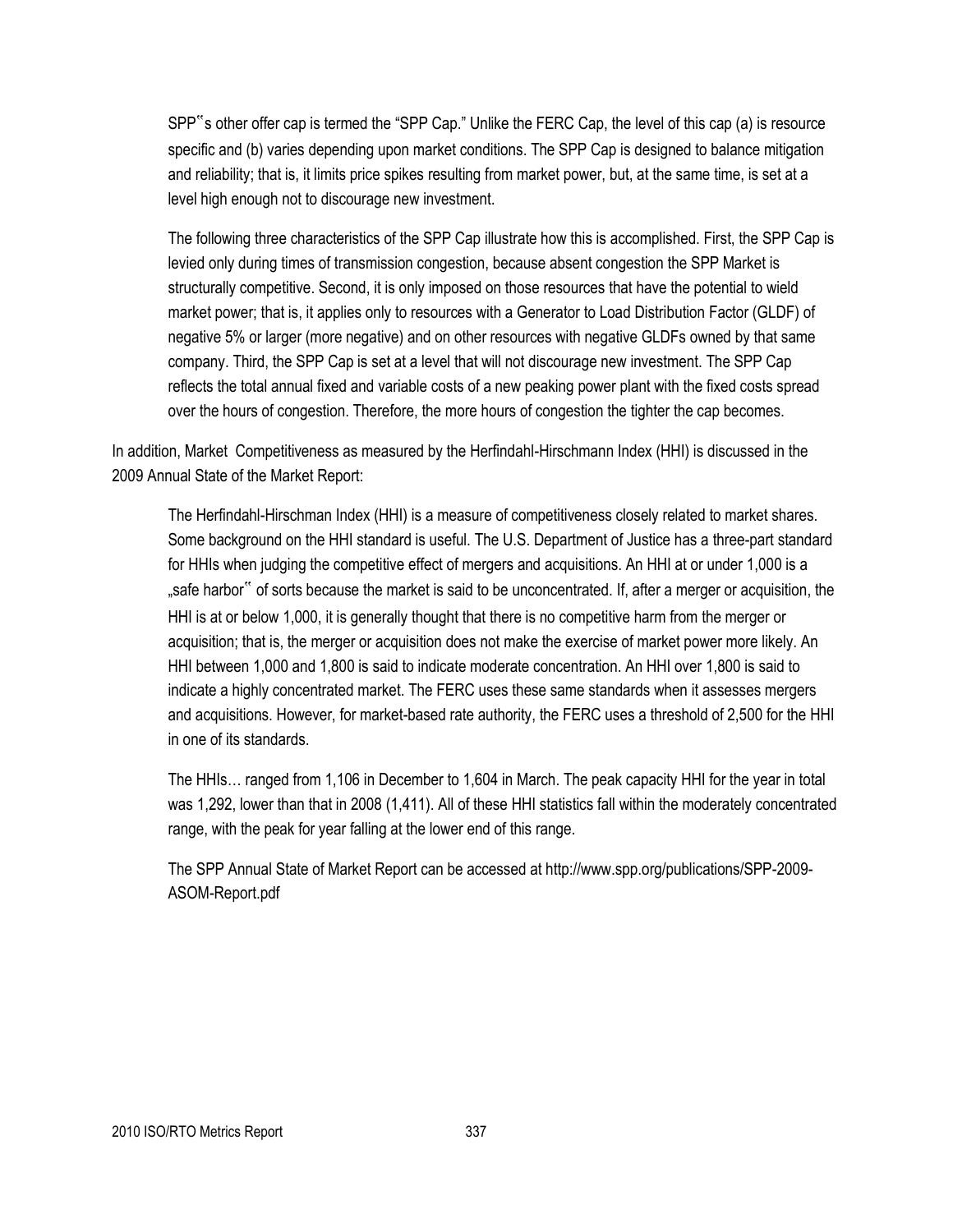## *Market Pricing*



**SPP Average Annual Load-Weighted Wholesale Energy Prices 2005-2009 (1)** *(\$/megawatt-hour)*

The SPP average load-weighted energy prices from 2007 – 2009 varied, due in most part to variances in fuel costs.

The chart on the following page from the U.S. Energy Information Administration is a visual representation of the fuel cost inputs from 2005 – 2009 that influenced the energy prices in SPP. The consistency in the trends between the preceding chart and several of the fuel cost trends on the chart on the following page are significant, because they illustrate the high correlation between wholesale energy prices and underlying fuel costs.

*<sup>(1)</sup> SPP began operation of an Energy Imbalance Service market on February 1, 2007.*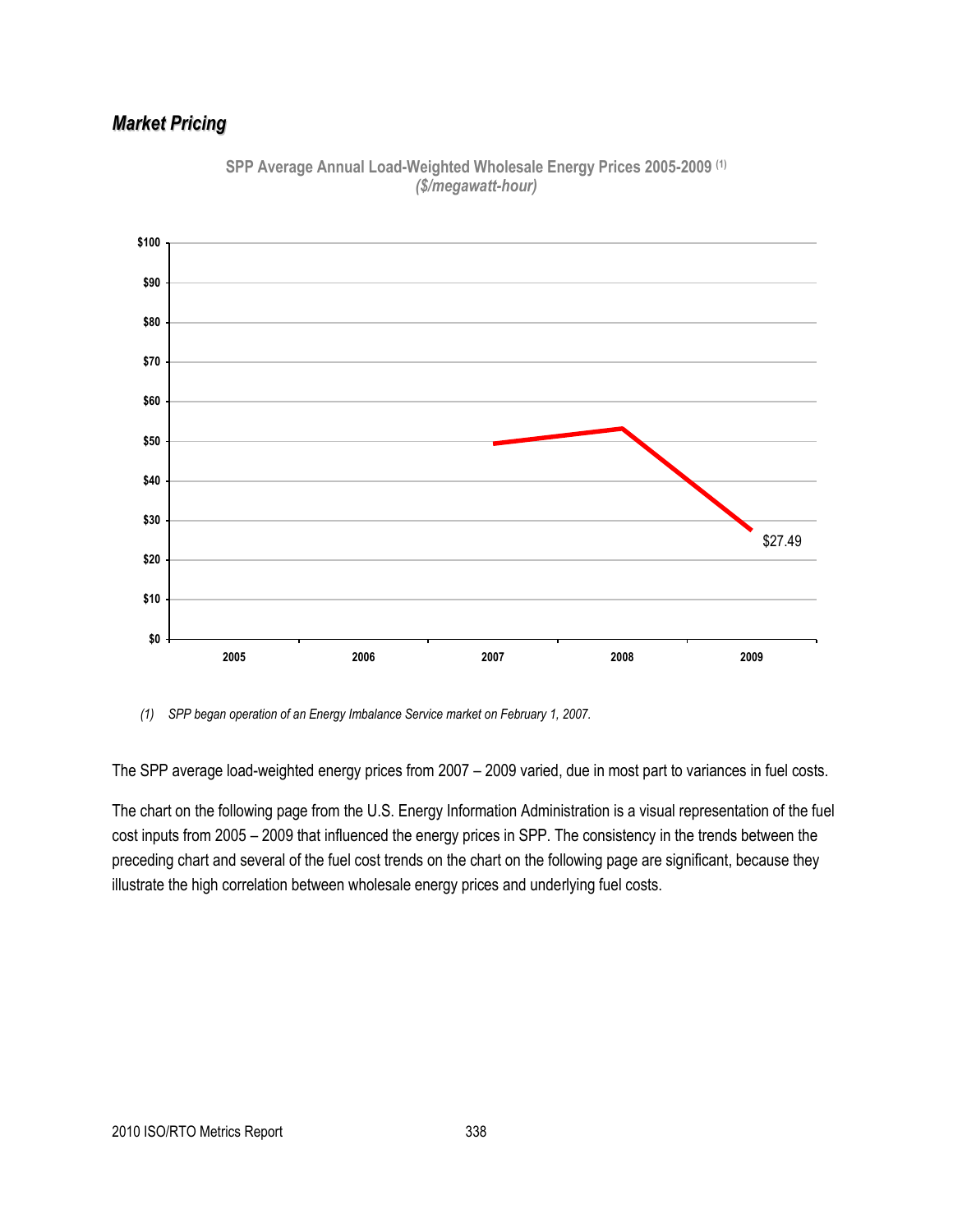

**U.S. Nominal Fuel Costs 2005-2009** *(\$ per million Btu)*

*Source:* U.S. Energy Information Administration, Independent Statistics and Analysis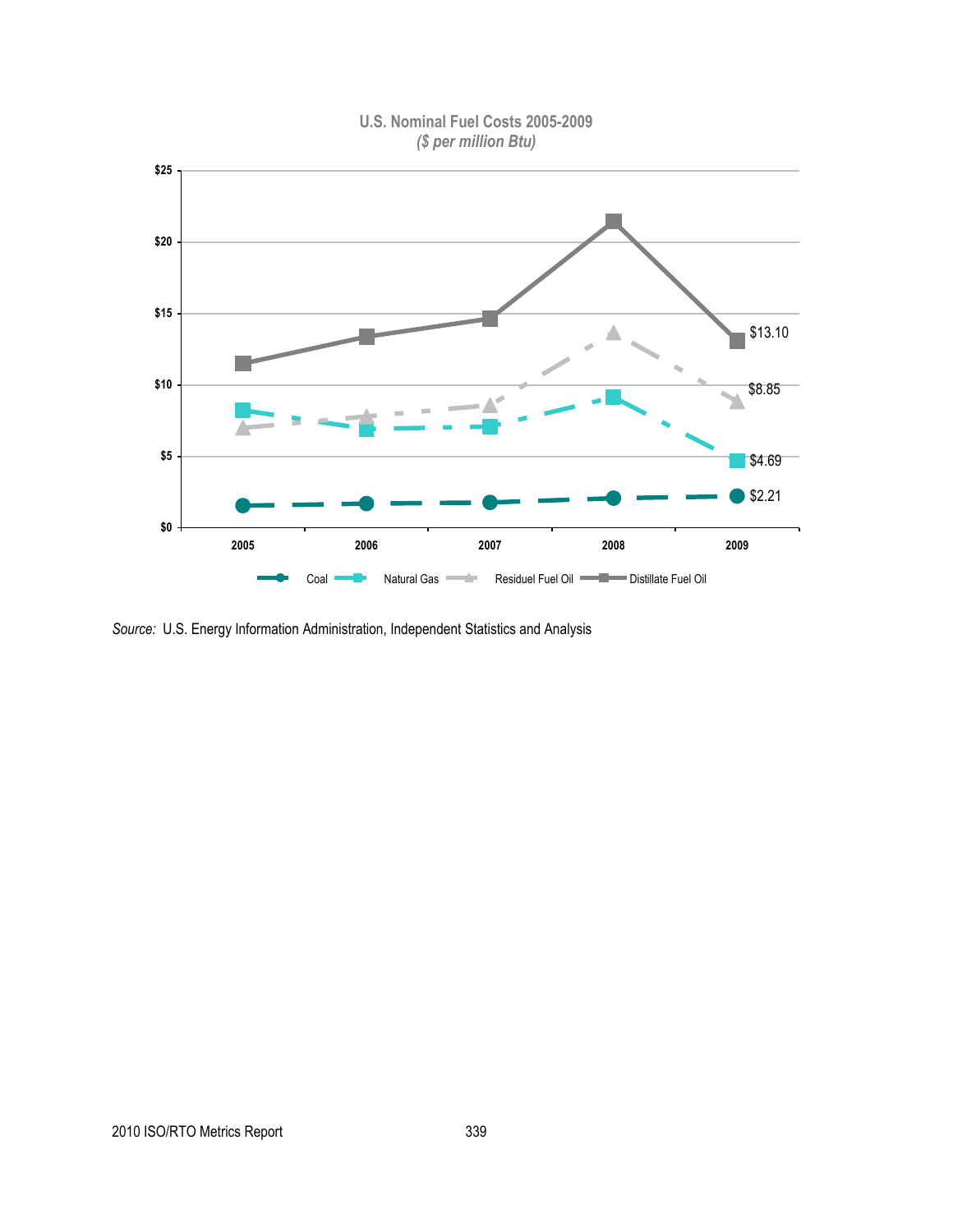

**SPP Average Annual Load-Weighted Fuel-Adjusted Wholesale Spot Energy Prices 2005-2009** *(\$/megawatt-hour)*

*(1) SPP began operation of an Energy Imbalance Service market on February 1, 2007.*

SPP's base year for fuel-cost references is 2007 as the SPP EIS Market launched on February 1, 2007.

**SPP Wholesale Power Cost Breakdown** *(\$/megawatt hour)*

SPP only has a real-time energy imbalance service market.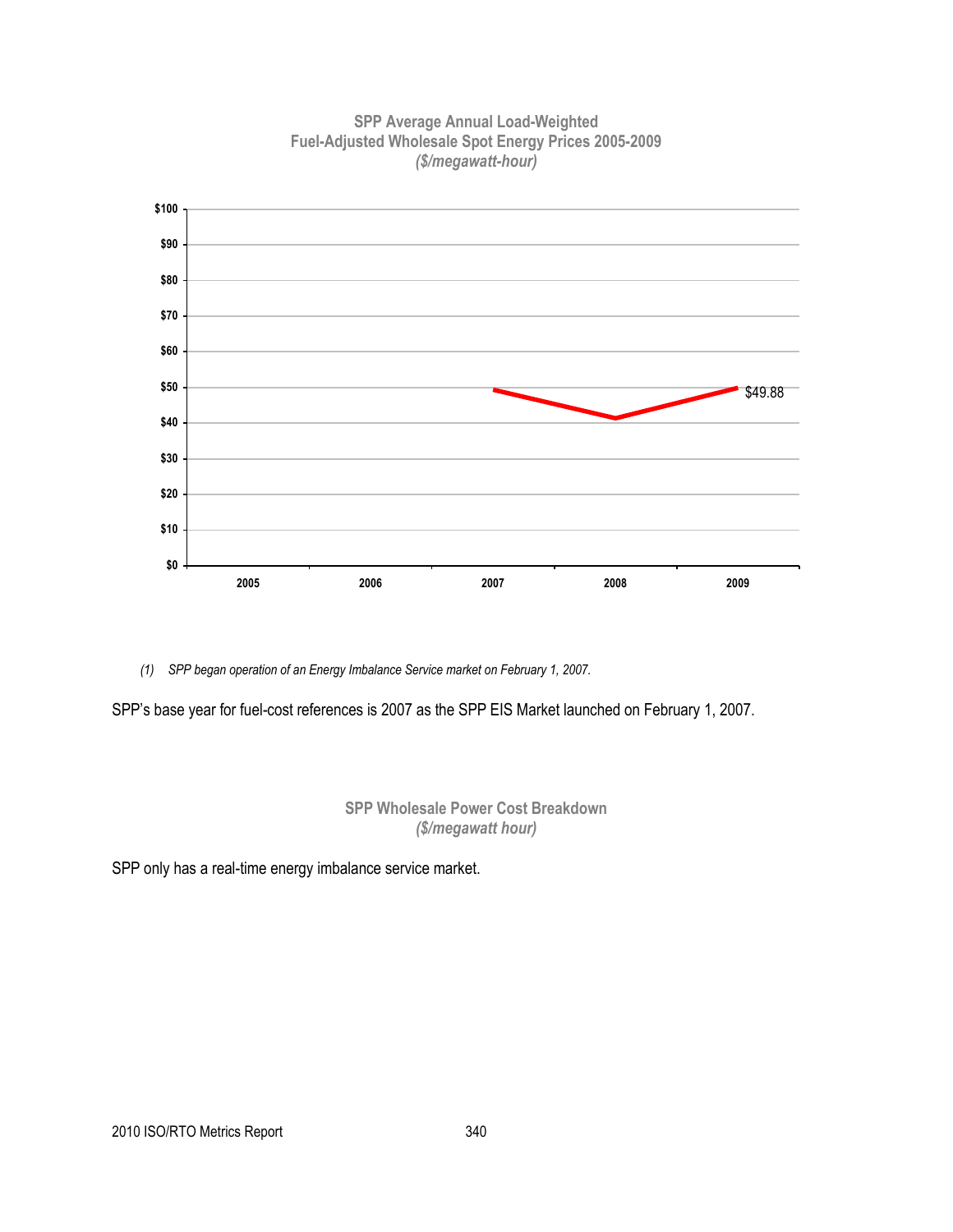## *Unconstrained Energy Portion of System Marginal Cost*



**SPP Annual Average Non-Weighted, Unconstrained Energy Portion of the System Marginal Cost 2005-2009 (1)**

*(1) SPP began operation of an Energy Imbalance Service market on February 1, 2007.*

The unconstrained energy portion of system marginal cost is the marginal price of maintaining balance in the economic dispatch ignoring transmission limitations. This trend chart shows the annual average marginal price of energy across SPP over all hours. The trend closely follows the trend of aggregate fuel prices from 2005 through 2009 which illustrates the fact that marginal energy price fluctuations are primarily driven by fuel prices.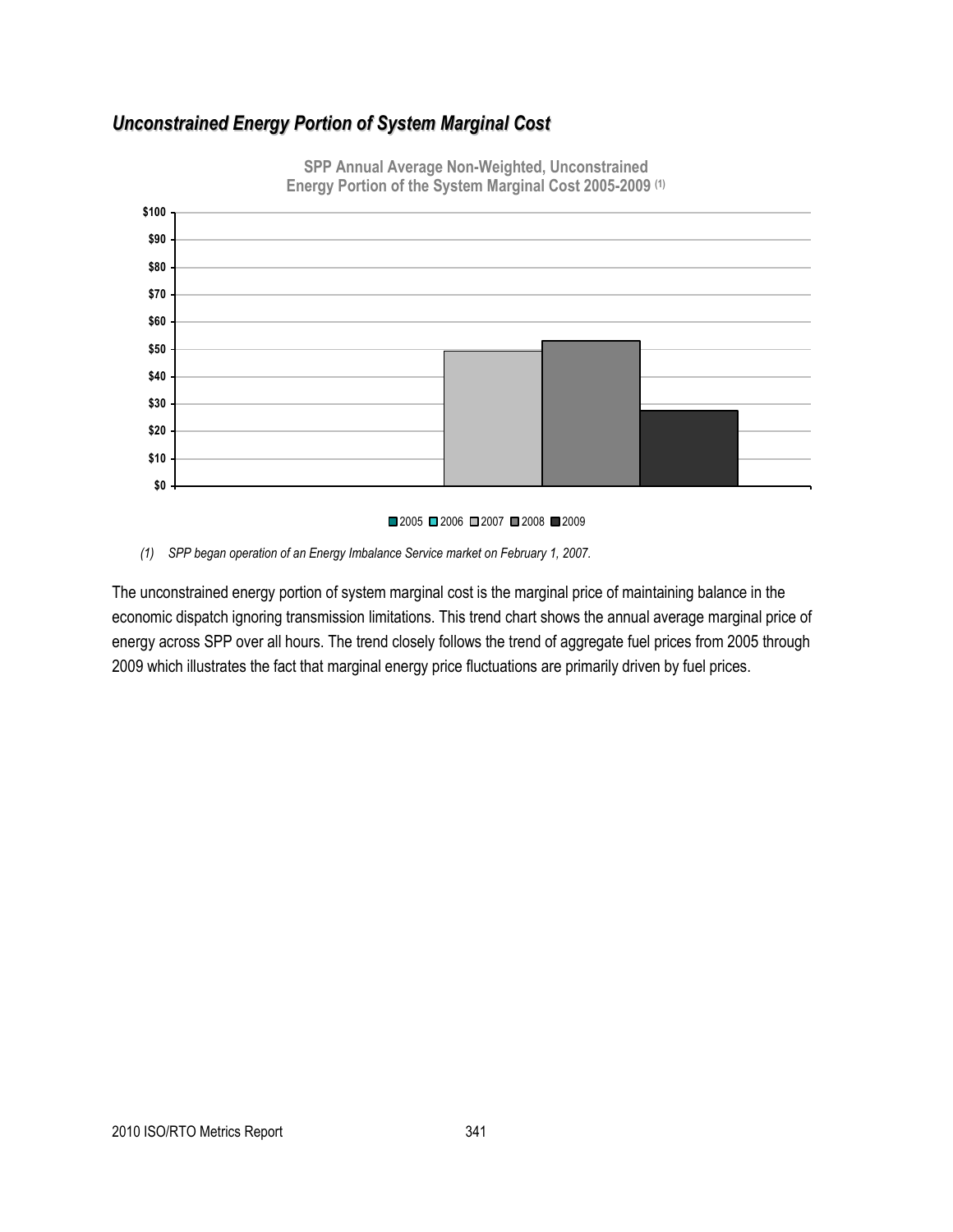## *Energy Market Price Convergence*

Data on price convergence in this section does not include SPP as SPP does not operate a day-ahead energy market.

#### *Congestion Management*

SPP does not operate a congestion hedging market.

#### *Resources*



**SPP Annual Generator Availability 2005 – 2009**

Since the implementation of the Energy Imbalance Service market in February 2007, SPP generator availability continues to be strong. More in-depth tracking of generator availability is expected to be implemented in late 2010/early 2011 as part of the recently approved SPP Strategic Plan.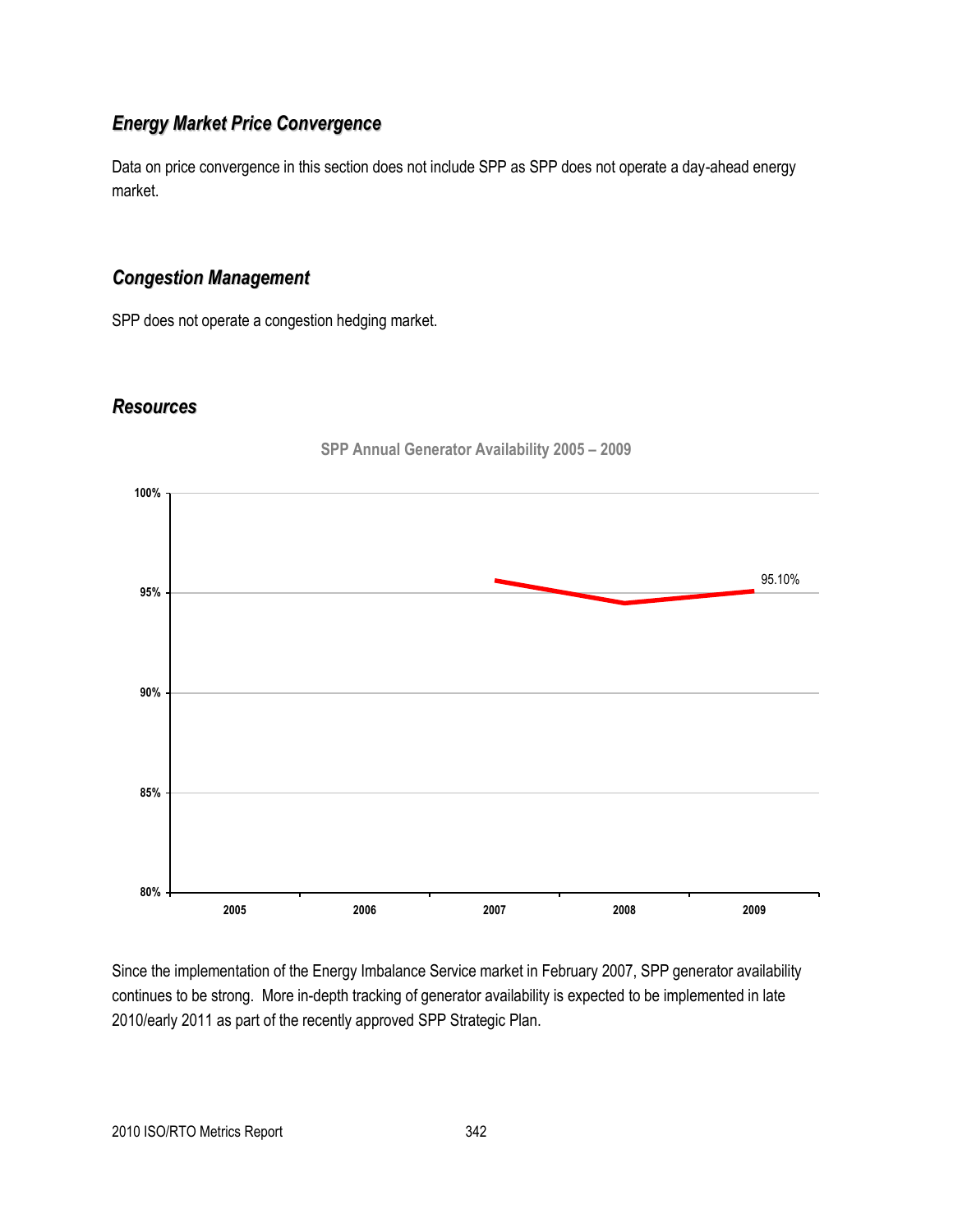## *Fuel Diversity*



#### **SPP Fuel Diversity 2005-2009**

Installed generation capacity in SPP is approximately 40% coal, 45% gas, 7% nuclear, 5% wind and less than 5% from all other fuel sources. Actual generation from baseload units (generally coal or nuclear) totals just over 72%, with gas accounting for 23%, and approximately 5% for other sources of fuel.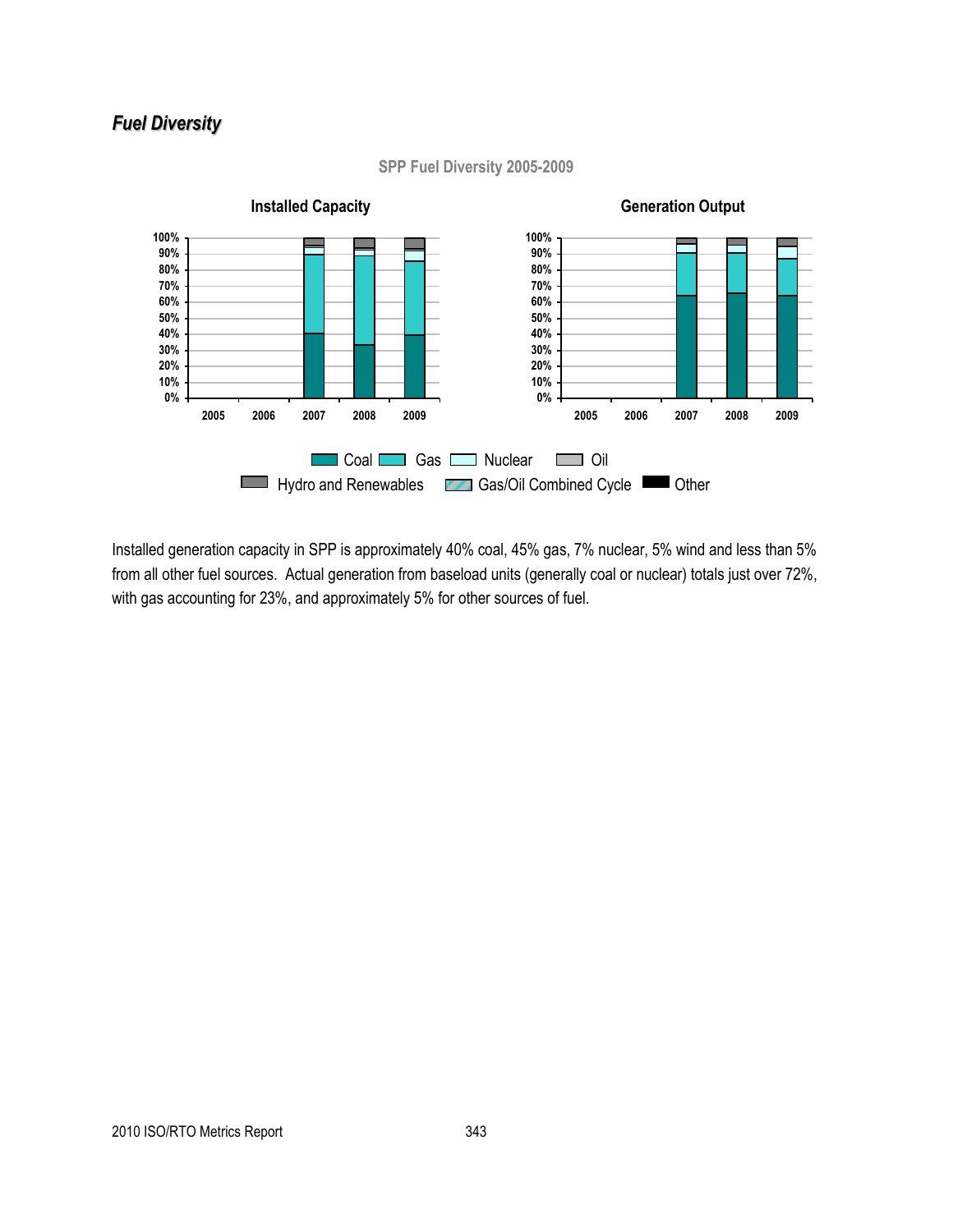**Demand Response**



**SPP Demand Response Capacity as Percentage of Total Installed Capacity 2005-2009**

**SPP Demand Response as a Percentage of Synchronized Reserve Market 2005-2009**

SPP does not operate a synchronized reserve market.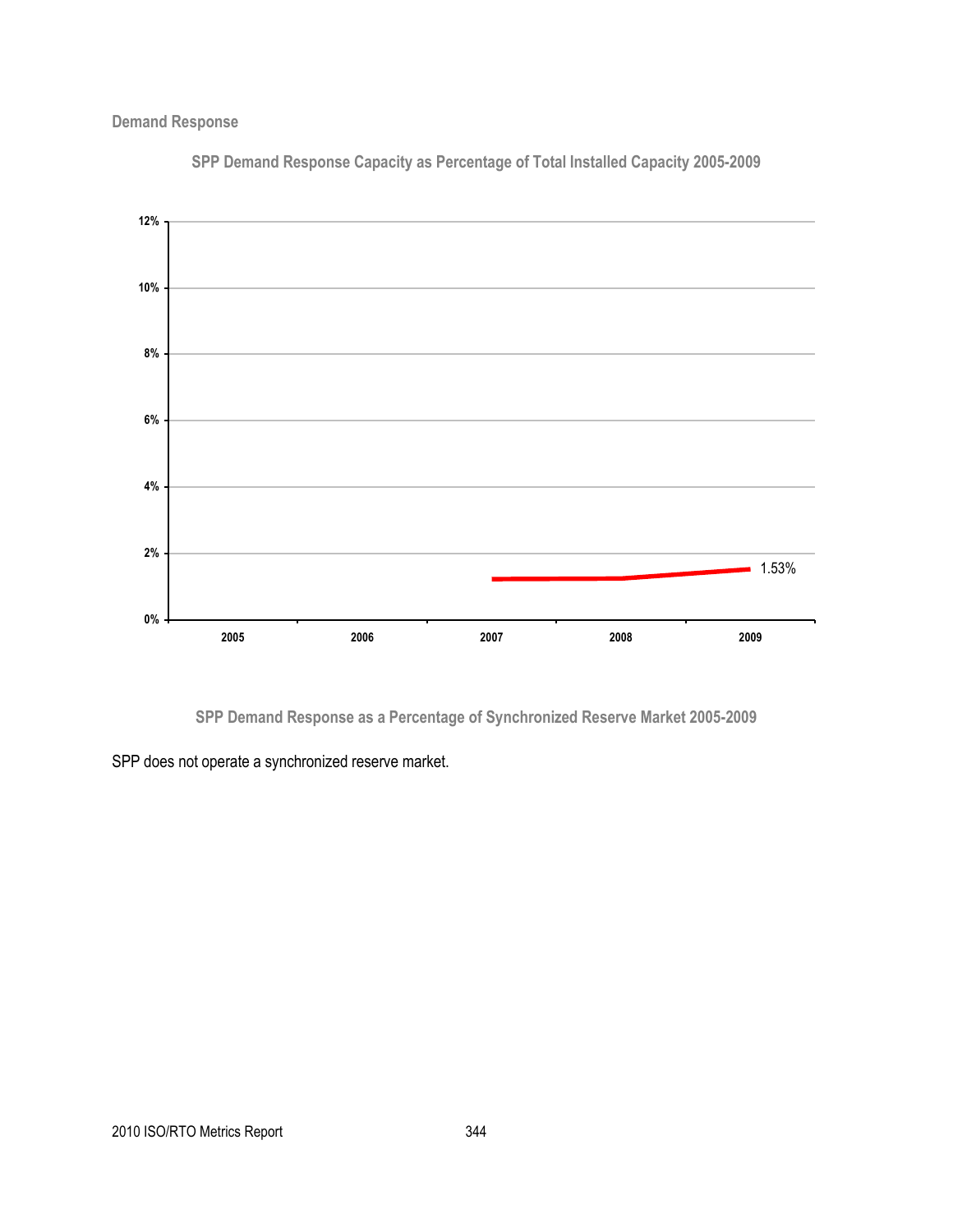## *Renewable Resources*



**SPP Renewable Megawatt Hours as a Percentage of Total Energy 2005-2009**

■2005 ■2006 ■2007 ■2008 ■2009



**SPP Hydroelectric Megawatt Hours as a Percentage of Total Energy 2005-2009**

■2005 ■2006 ■2007 ■2008 ■2009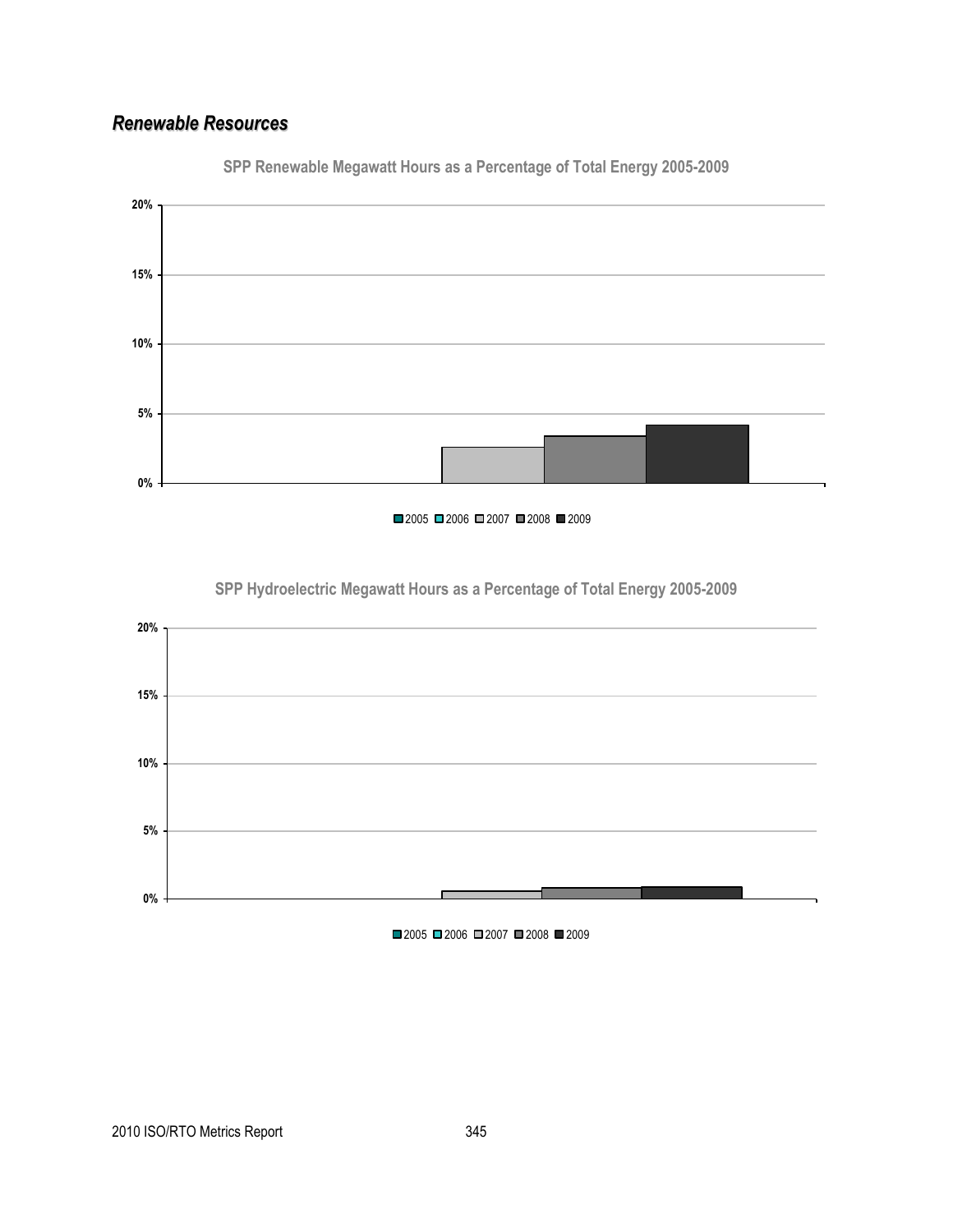

#### **SPP Renewable Megawatts as a Percentage of Total Capacity 2005-2009**



# **5% 10% 15% 20%**

**SPP Hydroelectric Megawatts as a Percentage of Total Capacity 2005-2009**

■2005 ■2006 ■2007 ■2008 ■2009

Energy capacity and production from renewable sources has been growing in SPP over the last several years, especially in wind renewables. Wind capacity has more than doubled since the implementation of the EIS market in February 2007, growing from 1,515 MW to 3,313 MW of nameplate capacity at the end of 2009.

**0%**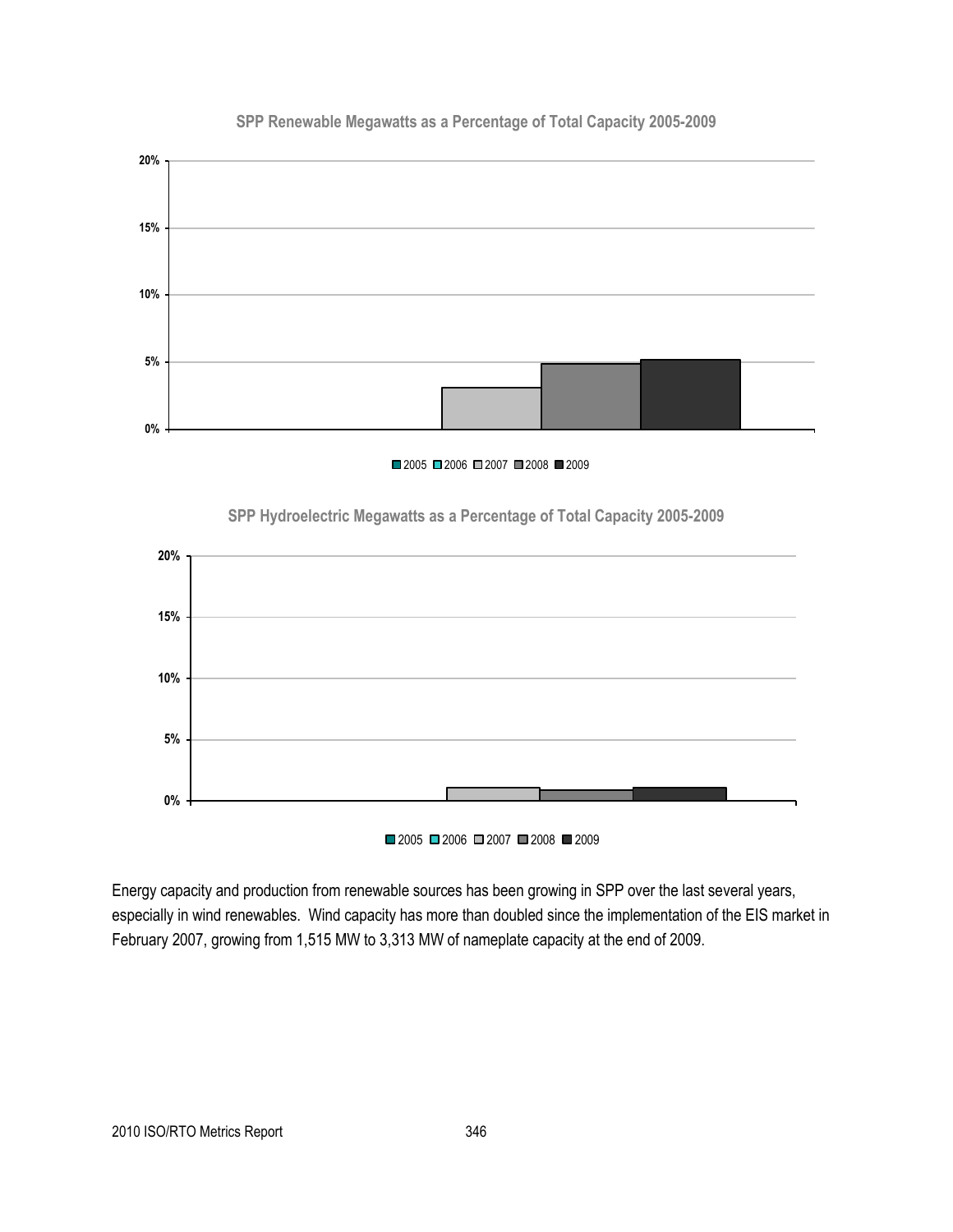## **C. SPP Organizational Effectiveness**

## *Administrative Costs*



**SPP Annual Actual Costs as a Percentage of Budgeted Costs 2005-2009**

SPP is a strong proponent of stakeholder involvement in the establishment and monitoring of its operating and capital budgets and the monitoring of its financial affairs. This level of involvement dates back to the start as a tight power pool and continues through today as a member-driven Regional Transmission Organization.

SPP's annual budget process culminates with the presentation of the budget to the Board of Directors. Providing some background, the SPP Board of Directors meets and acts in public, open sessions for all items except personnel issues and legal issues. Additionally, the SPP Board of Directors always meets in the presence of the Members Committee which is comprised of 15 representatives from SPP's membership. Finally, prior to all votes, the Members Committee is asked to indicate their position on each issue through a non-binding straw vote. This vote provides the Board with direct insights as to the positions of the membership on any issue.

The chair of the SPP Finance Committee presents the budget to the SPP Board of Directors in open session at the Board's October meeting. Following the presentation of the budget, the Board of Directors solicits comments regarding the budget from all in attendance (even those who are not members of SPP have the ability to share their position on the budget). Following the dialogue, and assuming there is a motion to approve the budget and a second of that motion, the Board will ask the Members Committee representatives to vote through a show of hands either "yes", "no", or "abstain". Then, the Board members will enter their votes (the votes of the individual board members are via secret ballot and not shared individually).

SPP's budget has a long history prior to arriving at the SPP Board of Directors for action. The budget starts informally at the grassroots of the organization through the work of numerous stakeholder groups that define the products and services they desire SPP to perform. Major changes to SPP's products and services and business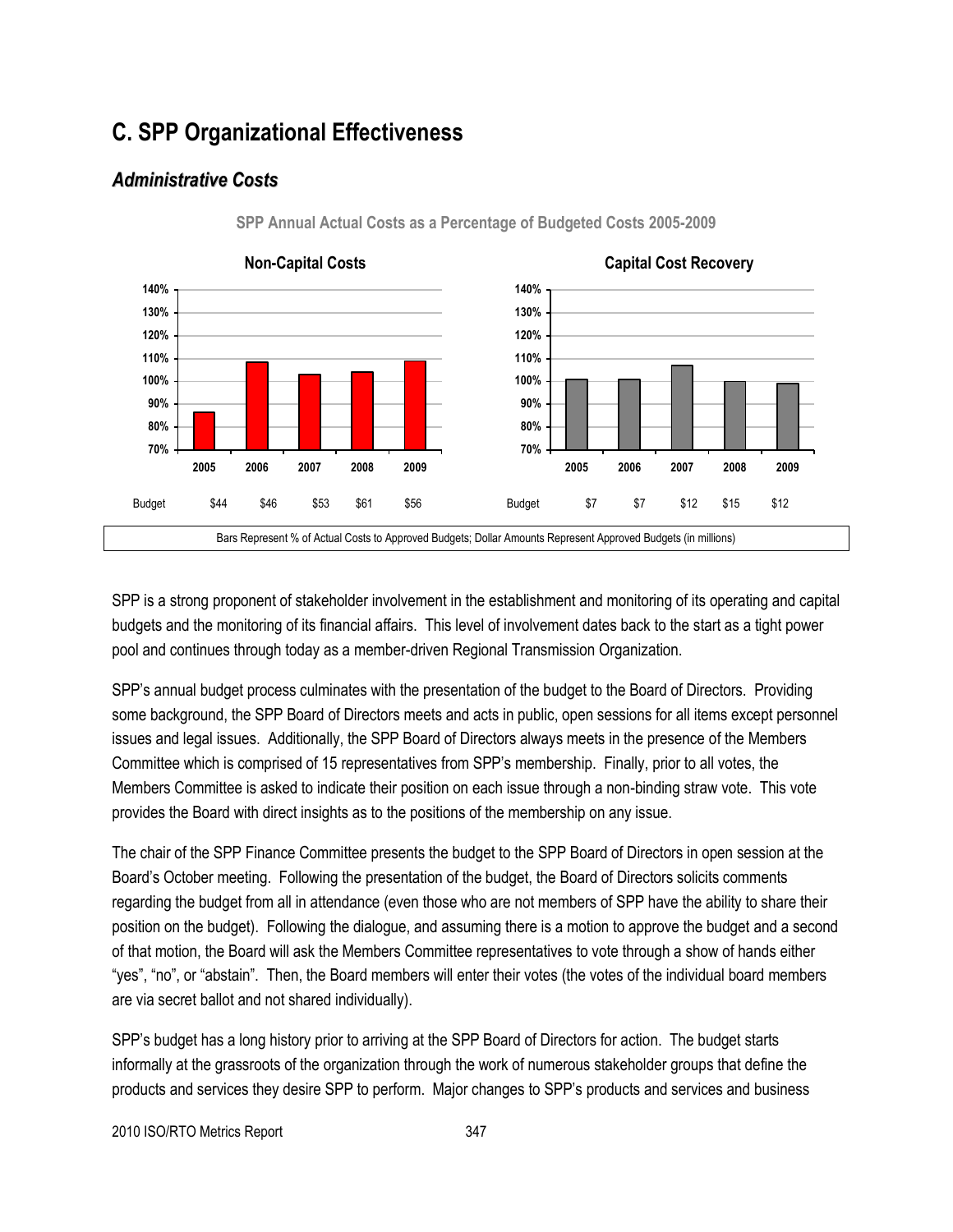practices are approved at the Markets and Operations Policy Committee ("MOPC"). The MOPC is a full representation committee comprised of one representative from each member of SPP. The MOPC meets in open session and reports directly to the SPP Board of Directors.

Coincident with the grassroots efforts of SPP's Working Groups and MOPC, SPP's Strategic Planning Committee meets to determine the strategic direction of SPP. The Strategic Planning Committee is comprised of three members of the SPP Board of Directors and eight representatives from SPP's membership. The Strategic Planning Committee meets in open session and reports directly to the SPP Board of Directors.

SPP staff compiles the directions from the MOPC, Strategic Planning Committee, Board of Directors, and other groups to determine the direction of the company during the next fiscal year and the two years beyond. SPP staff determines the resources required to meet the goals of the organization and ultimately prepares a budget designed to meet those needs. This budget is formally presented to the SPP Finance Committee. The SPP Finance Committee is comprised of two members of the SPP Board of Directors and four representatives from the SPP membership. The Finance Committee meets in open sessions and actively seeks input from the stakeholder representatives on the Committee as well as from other interested parties. The Finance Committee diligently reviews the budget proposed by staff to ensure the resources identified are consistent with the goals and objectives of the organization and also are prudent and just. Once satisfied that the budget meets the needs of the organization the Finance Committee presents the budget to the SPP Board of Directors for approval.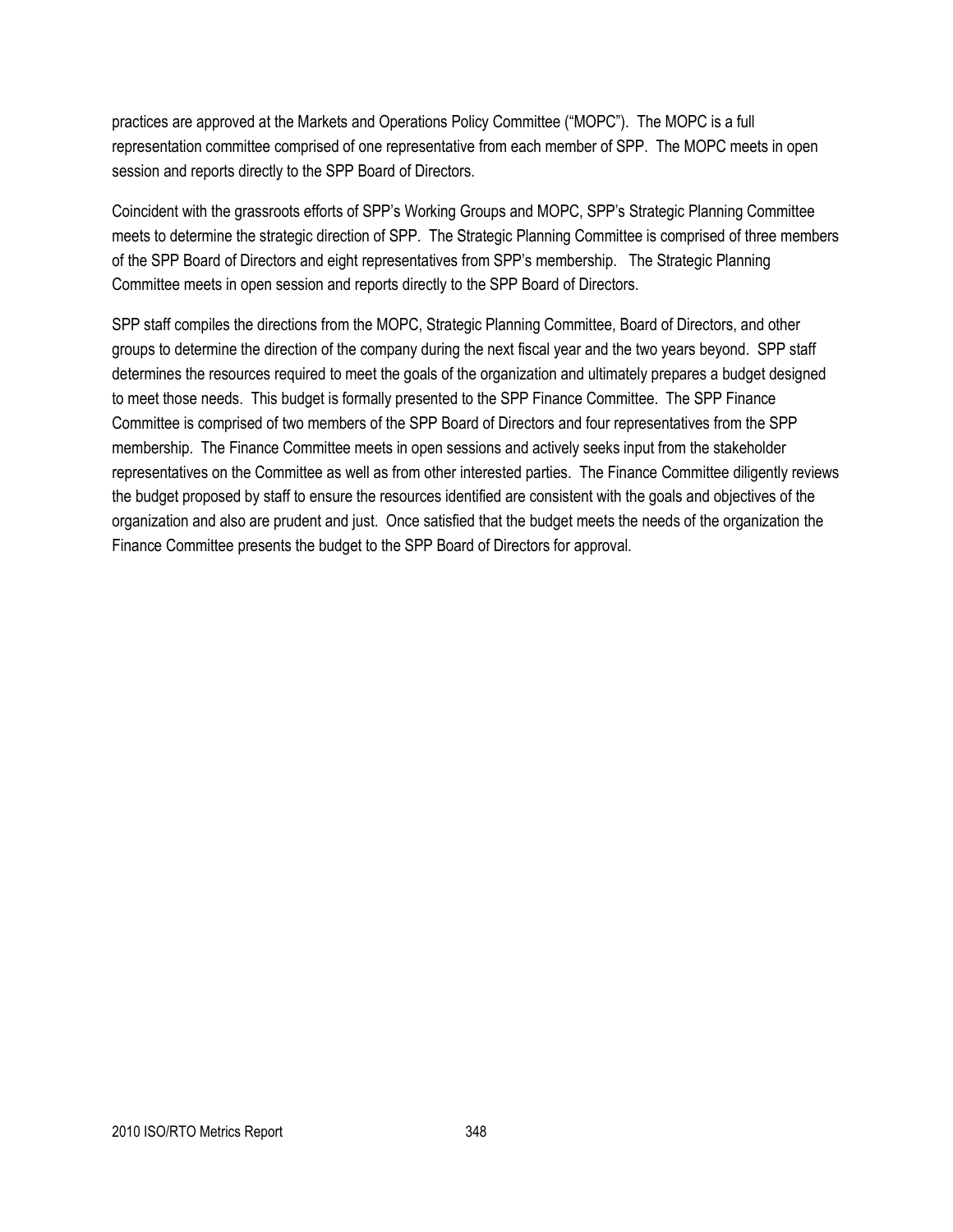

#### **SPP Annual Administrative Charges per Megawatt Hour of Load Served 2005-2009** *(\$/megawatt-hour)*

The administrative costs per MWhr of load served data in the chart above should be reviewed in the context of the SPP annual load served as noted in the table below.

| <b>ISO/RTO</b> | 2009 Annual Load Served<br>(in terawatt hours) |
|----------------|------------------------------------------------|
| SPP            | 324                                            |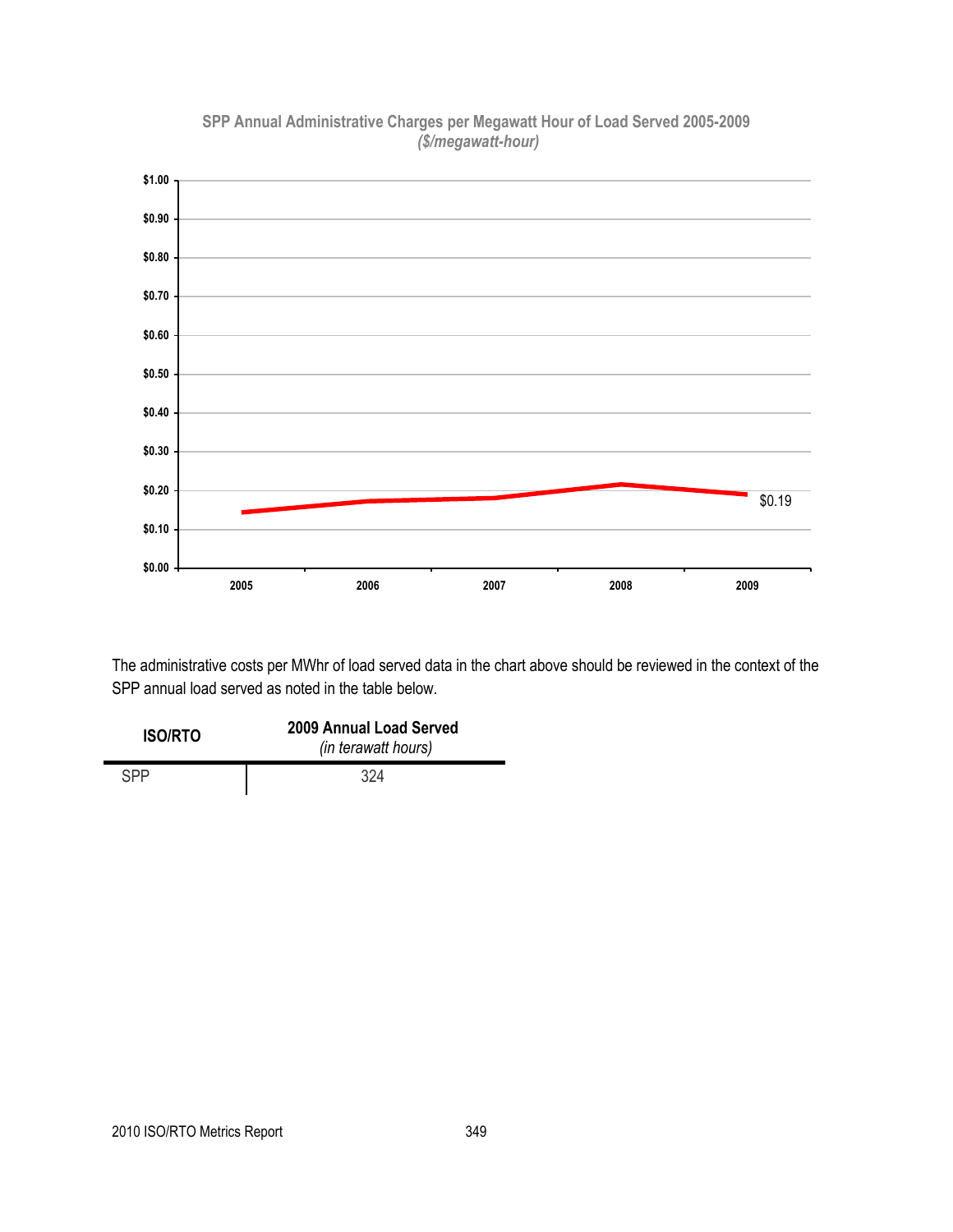## *Customer Satisfaction*



**SPP Percentage of Satisfied Members 2005-2009**

SPP's 2009 stakeholder satisfaction survey was an open-ended survey asking for comments on areas of satisfaction, dissatisfaction, and general comments. No numeric or scoring data was collected.

The percentage of satisfied members remains strong in SPP. The lowest year for member satisfaction was 2007, which was the year the Energy Imbalance Market was launched. As can be expected, with a new market coming online, there were many questions and concerns, mostly due to the unknown. Most significantly, however, the satisfaction percentage increased from 84% in 2007 to 90% in 2008 once everyone had experience in the new market.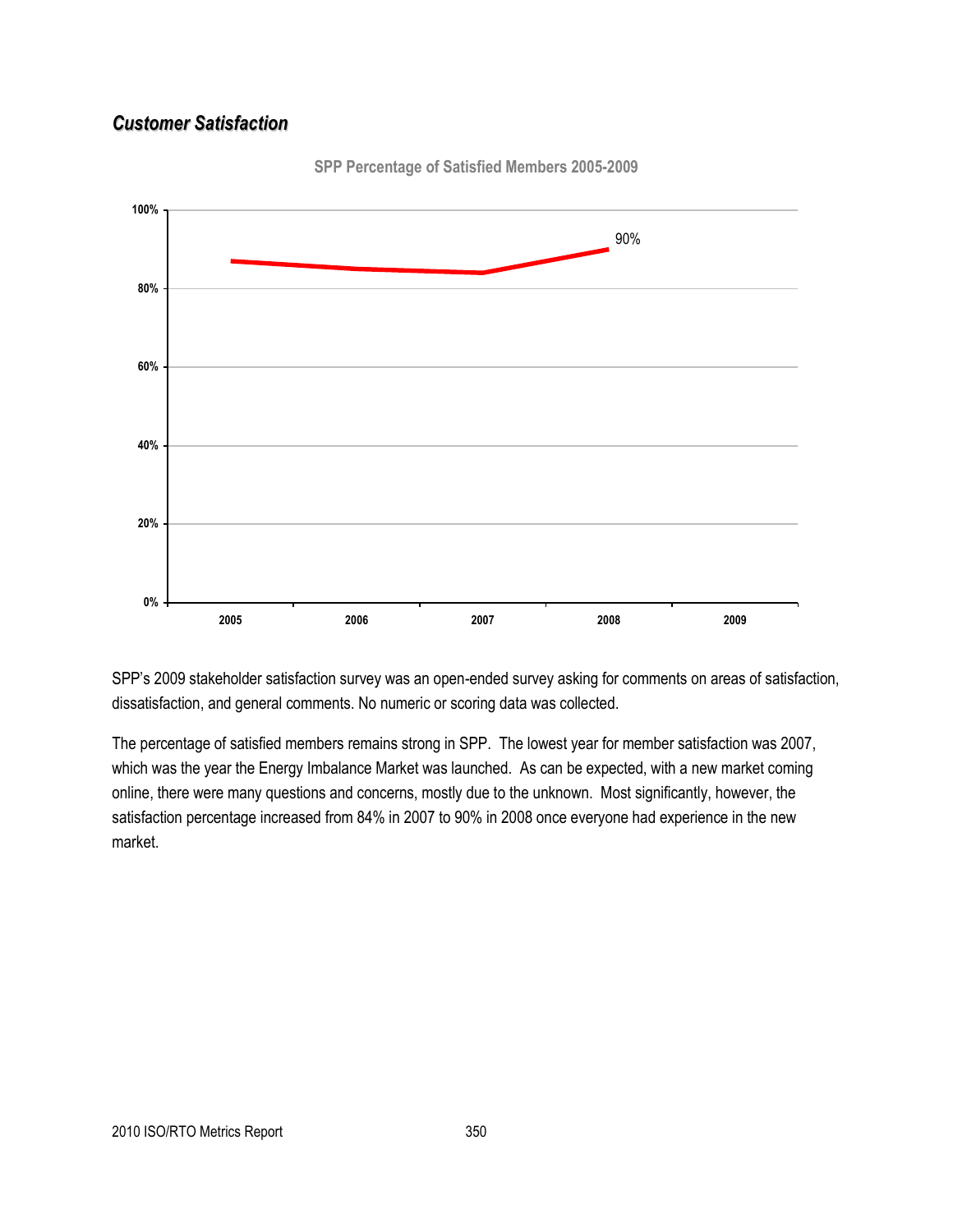## *Billing Controls*

| <b>ISO/RTO</b> | 2005              | 2006              | 2007              | 2008               | 2009              |
|----------------|-------------------|-------------------|-------------------|--------------------|-------------------|
|                | Qualification for | Qualification for | Qualification for | Qualification for  | Qualification for |
|                | One Control       | Six Control       | Six Control       | <b>Two Control</b> | Two Control       |
| <b>SPP</b>     | Objective in SAS  | Objectives in     | Objectives in     | Objectives in      | Objectives in     |
|                | 70 Type 1 Audit   | SAS 70 Type 2     | SAS 70 Type 2     | SAS 70 Type 2      | SAS 70 Type 2     |
|                |                   | Audit             | Audit             | Audit              | Audit             |

SPP billing controls have continued to evolve. While qualifications have continued to occur, improvement over time has been incremental and the severity of the exceptions leading to qualified opinions has decreased. Most importantly while qualifications have continued, there has been no negative settlement or financial impacts to SPP's members and customers. Corrective actions have been undertaken to produce future unqualified opinions.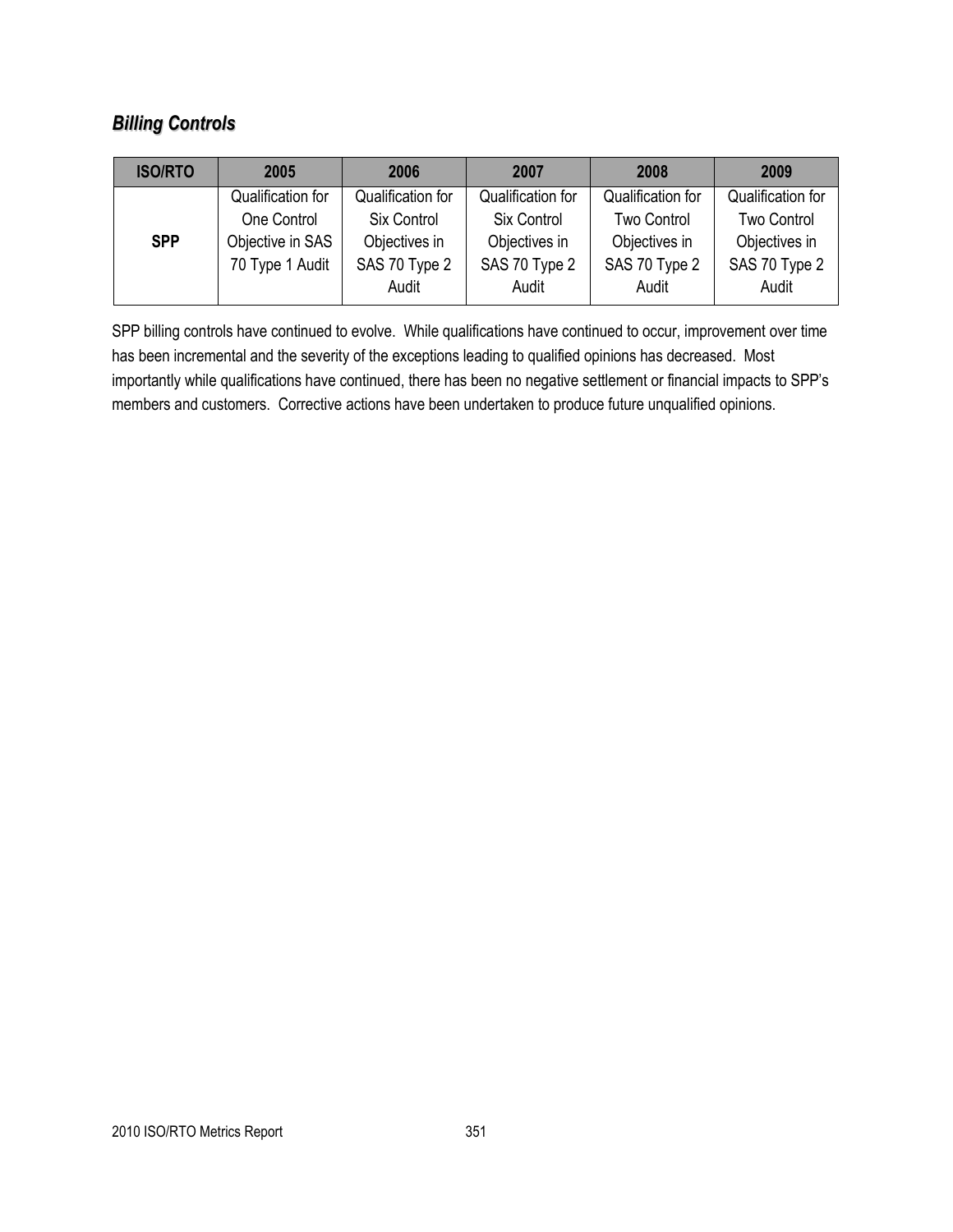## **D. Southwest Power Pool Specific Initiatives**

Part of SPP's Value Proposition is being a relationship-based and member-driven organization. Over 500 stakeholders are involved in SPP's organizational structure of committees, working groups, and task forces. This member involvement drives SPP's decisions related to strategic vision, budget, transmission expansion, markets, and other corporate initiatives. In the last few years, SPP and its members have also worked closely with state regulators to successfully implement several innovative cost allocation initiatives. Because SPP works to gain consensus from its members and regulators, the organization has few protests on its filings. From 2006 to mid-2010, for 1154 filings there were only 74 protests and 1 hearing.

#### *Regional State Committee Completion of Responsibilities*

The SPP Regional State Committee (RSC) provides collective state regulatory agency input on matters of regional importance related to the development and operation of bulk electric transmission. The SPP RSC is comprised of retail regulatory commissioners from agencies in Arkansas, Kansas, Missouri, Nebraska, New Mexico, Oklahoma, and Texas. In 2004, the RSC adopted a transmission expansion cost allocation proposal, commonly referred to as ―*Base Plan Funding"***,** under which 33% of reliability upgrade costs would be allocated regionally. Following the adoption of Base Plan Funding, the RSC shifted its focus to cost allocation for economic upgrades, with a goal of promoting investment in transmission facilities that could reduce congestion and result in lower-cost wholesale electric supply to load-serving entities and ultimately end-use customers and in 2008, advanced the concept that permit one or more entities to bear a portion or all costs of building a transmission facility, called a "Sponsored *Upgrade*," in exchange for transmission credits for others' use of that facility and incrementally focusing on an approach to developing a portfolio of economic upgrades called the "Balanced Portfolio".

Most recently, the RSC adopted the "Highway/Byway" cost allocation methodology, a methodology which assigns costs of 300 kV+ "highway" upgrades 100% regionally. Costs of "byway" upgrades above 100 kV and below 300 kV are assigned 33% regionally and 67% zonally. "Byway" upgrades below 100 kV are allocated zonally.

With the exception of one Regional State Committee member voting "no" on the Highway/Byway cost allocation methodology, the other cost allocation proposals were approved unanimously.

#### *Progress on Strategic Goals*

SPP's Strategic Planning Committee determines the strategic direction of SPP. The Committee, comprised of three independent Board members and eight representatives from SPP's membership, meets in open session to develop strategic plans and to continually evaluate the progress of the organization in meeting those plans. Working with stakeholders and the Regional State Committee the organization has accomplished many strategic goals.

In 2005, the Board of Directors approved a strategic plan that included six primary areas of focus, including: markets development; transmission expansion; administrative processes; retention and addition of participants; enhanced regional planning; and, long-range planning. SPP has made significant progress toward these goals. The Energy Imbalance Service market was implemented in February 2007, and development is underway for the next phases of market development. In 2006, a refocus on certain areas and a desire to engage in a longer-term planning horizon